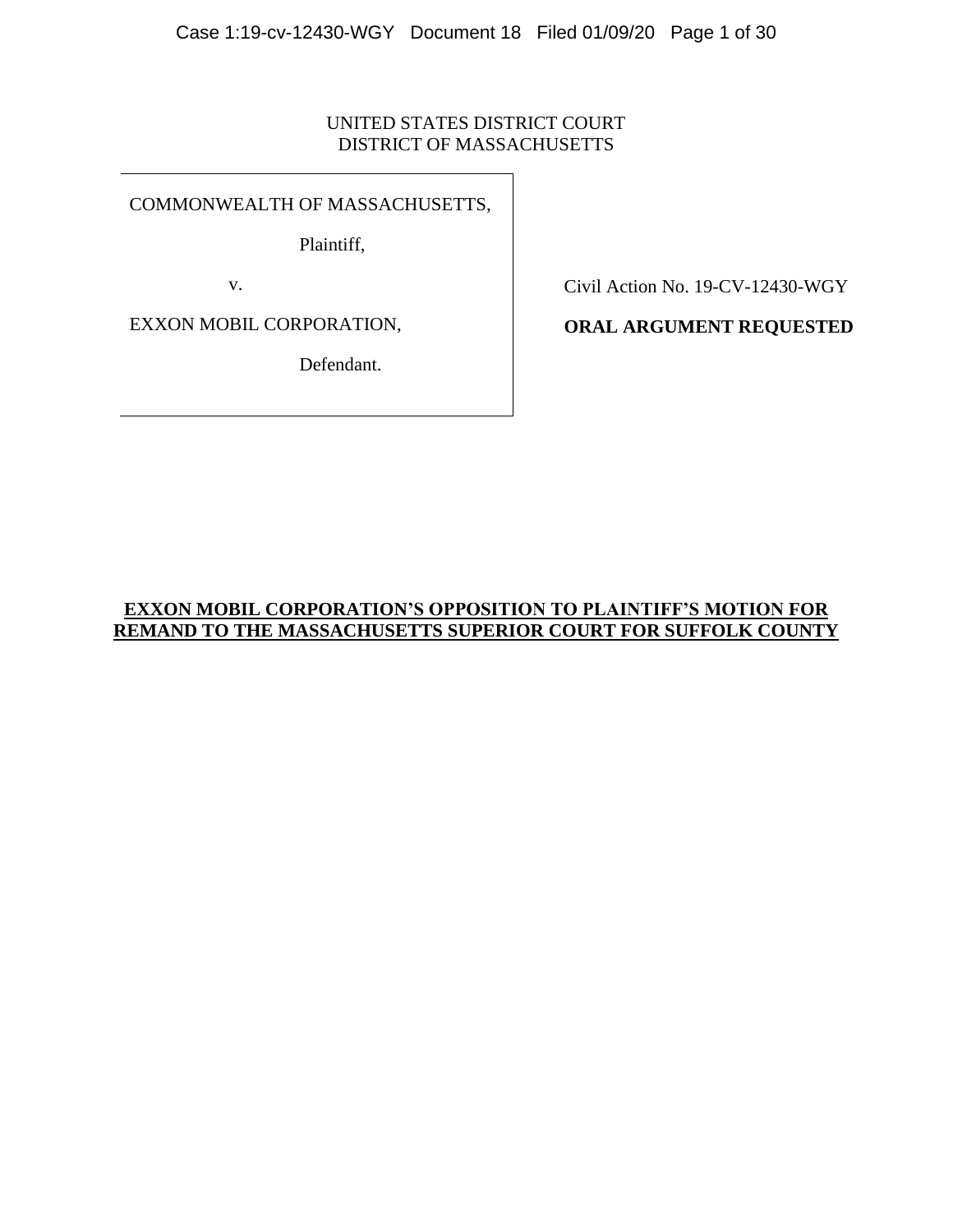# **TABLE OF CONTENTS**

# **Page**

| Ι.       |                                                                    |  |
|----------|--------------------------------------------------------------------|--|
| Π.       | Climate Change-Based Causes of Action Arise Under Federal Common   |  |
| Ш.       | This Action Challenges Activities That ExxonMobil Undertook at the |  |
| $IV_{-}$ |                                                                    |  |
|          |                                                                    |  |
|          |                                                                    |  |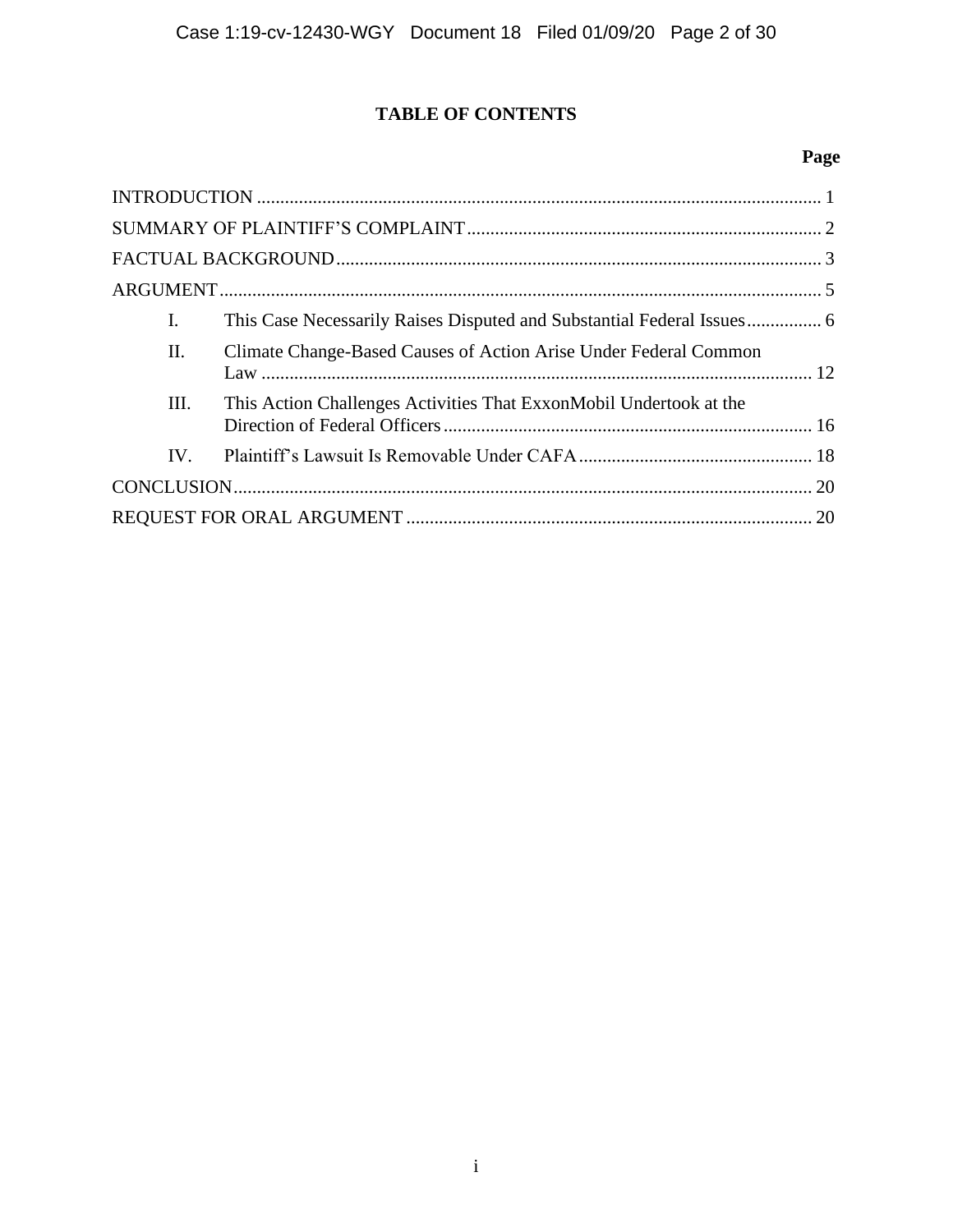# **TABLE OF AUTHORITIES**

# **Page(s)**

# **Cases**

| Addison Automatics, Inc. v. Hartford Cas. Ins. Co.,                             |
|---------------------------------------------------------------------------------|
| Addison Automatics, Inc. v. Netherlands Ins. Co.,                               |
| Almond v. Capital Properties, Inc.,                                             |
| Alshrafi v. Am. Airlines,                                                       |
| Am. Elec. Power Co. v. Connecticut,                                             |
| Am. Ins. Ass'n v. Garamendi,                                                    |
| Bd. of Comm'rs of Boulder Cty. v. Suncor Energy (U.S.A.) Inc.,                  |
| Bd. of Comm'rs of Se. La. Flood Prot. Auth.-E. v. Tenn. Gas Pipeline Co.,       |
| BIW Deceived v. Local S6, Indus. Union of Marine & Shipbuilding Workers of Am., |
| Brown v. Mortg. Elec. Registration Sys., Inc.,                                  |
| Bryan v. BellSouth Commc'ns, Inc.,                                              |
| Cablevision of Boston Ltd. v. Flynn,                                            |
| California v. BP P.L.C.,                                                        |
| California v. Gen. Motors Corp.,                                                |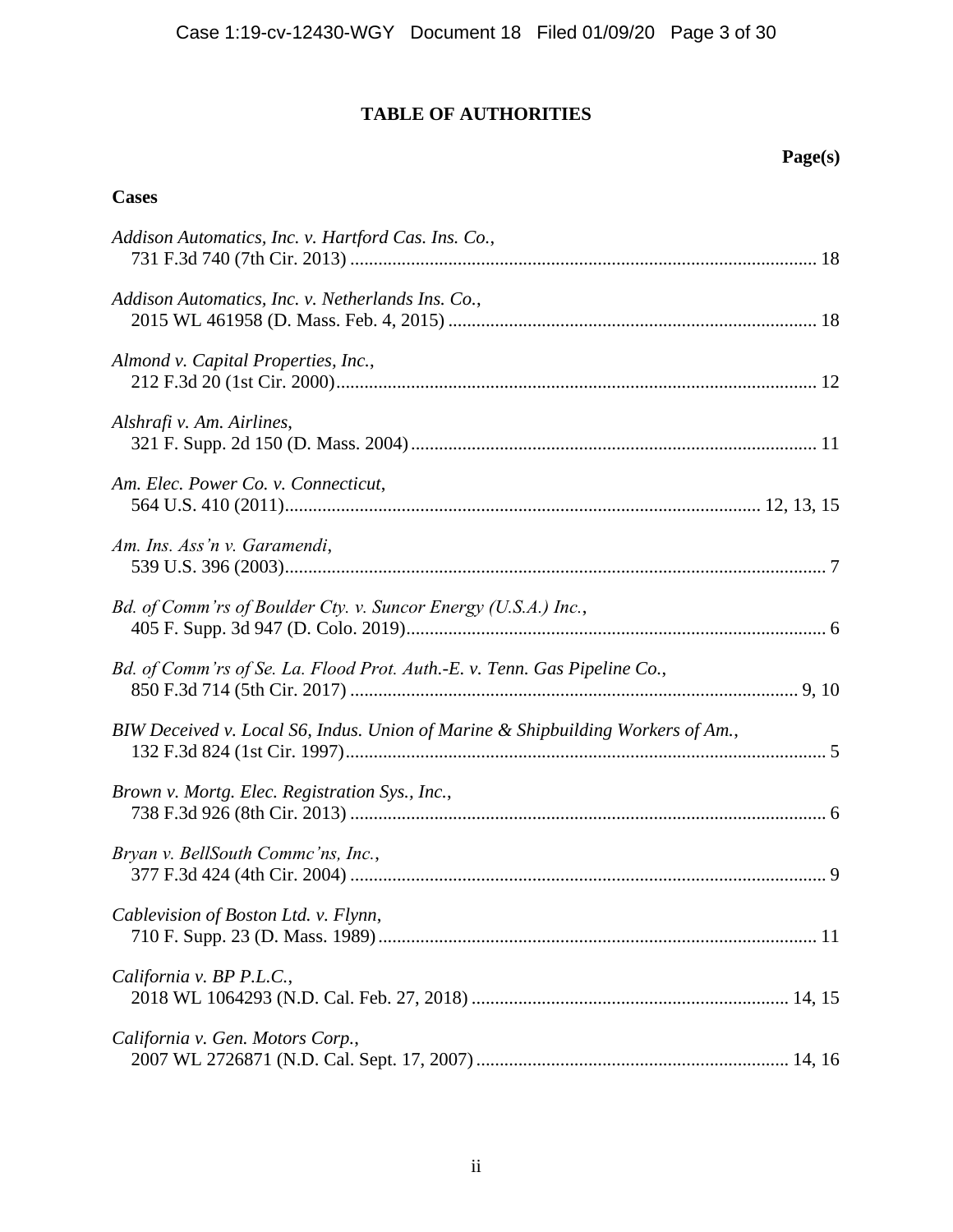| Callahan v. Sw. Airlines,                         |  |
|---------------------------------------------------|--|
| Camacho v. Autoridad de Telefonos de Puerto Rico, |  |
| City of Chicago v. Int'l Coll. of Surgeons,       |  |
| City of Milwaukee v. Illinois,                    |  |
| City of New York v. BP P.L.C.,                    |  |
| City of Oakland v. BP P.L.C.,                     |  |
| City of Worcester v. Purdue Pharma L.P.,          |  |
| Commonwealth v. Chatham Dev. Co.,                 |  |
| Commonwealth v. DeCotis,                          |  |
| Commonwealth v. Philip Morris Inc.,               |  |
| Crosby v. Nat'l Foreign Trade Council,            |  |
| Cty. of San Mateo v. Chevron Corp.,               |  |
| Dart Cherokee Basin Operating Co. v. Owens,       |  |
| Exxon Mobil Corp. v. Attorney General,            |  |
| Exxon Mobil Corp. v. Healey,                      |  |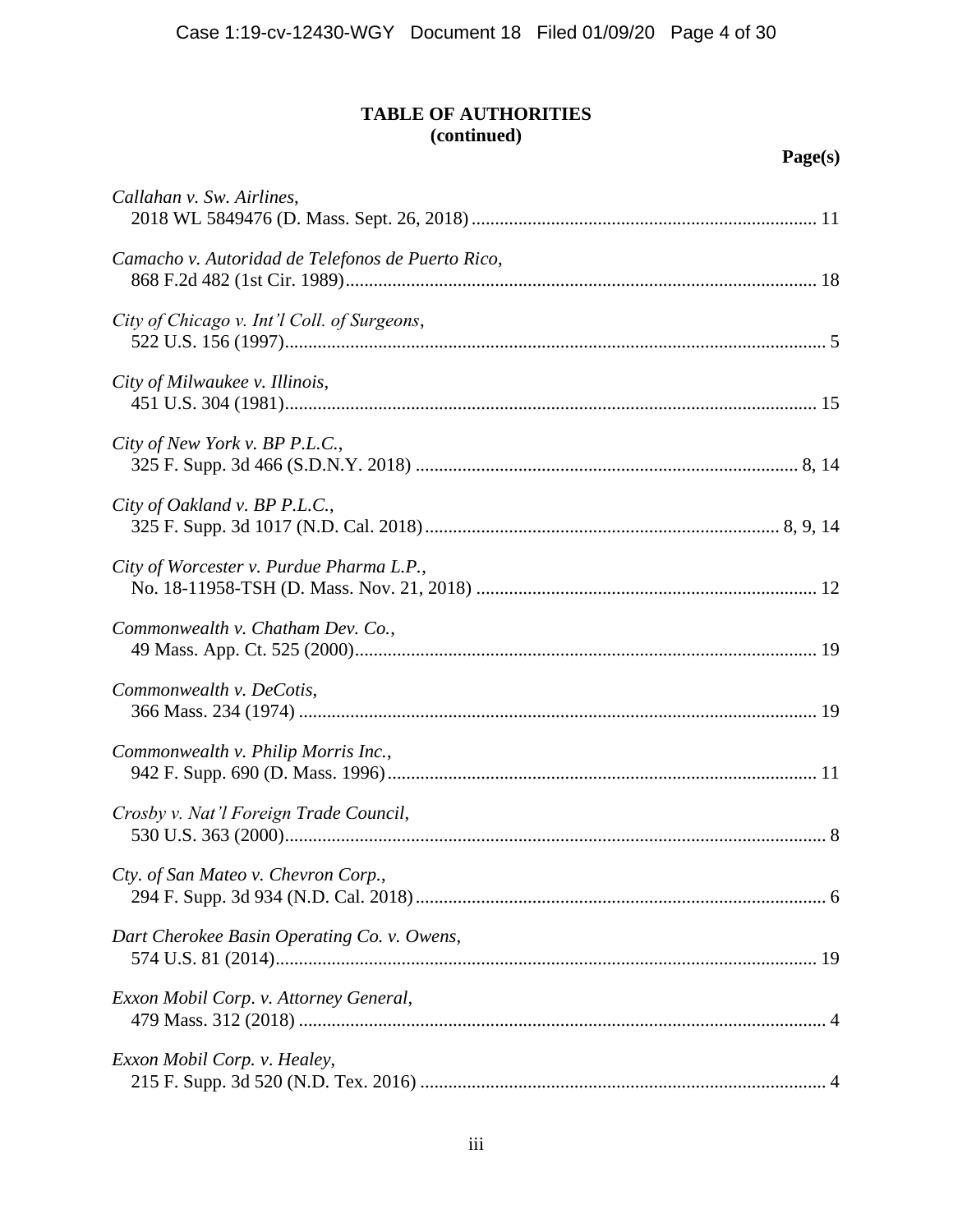|--|

| Exxon Mobil Corp. v. Healey,                                                                          |
|-------------------------------------------------------------------------------------------------------|
| Exxon Mobil Corp. v. Schneiderman,                                                                    |
| Exxon Mobil Corp.,<br>No. 096-297222-18, 2018 Tex. Dist. LEXIS 1 (Tarrant Cty. Tex. Apr. 24, 2018)  5 |
| Grable & Sons Metal Prods., Inc. v. Darue Eng'g & Mfg.,                                               |
| Grynberg Prod. Corp. v. British Gas, P.L.C.,                                                          |
| Gunn v. Minton,                                                                                       |
| Hill v. BellSouth Telecomms., Inc.,                                                                   |
| Illinois v. City of Milwaukee,                                                                        |
| In re Civil Investigative Demand No. 2016-EPD-36,                                                     |
| In re Commonwealth's Motion to Appoint Counsel,                                                       |
| In re Katrina Canal Litig. Breaches,                                                                  |
| In re Nat'l Sec. Agency Telecomms. Records Litig.,                                                    |
| In re Pharm. Indus. Average Wholesale Price Litig.,                                                   |
| In re Pharm. Indus. Average Wholesale Price Litig.,                                                   |
| Jefferson County v. Acker,                                                                            |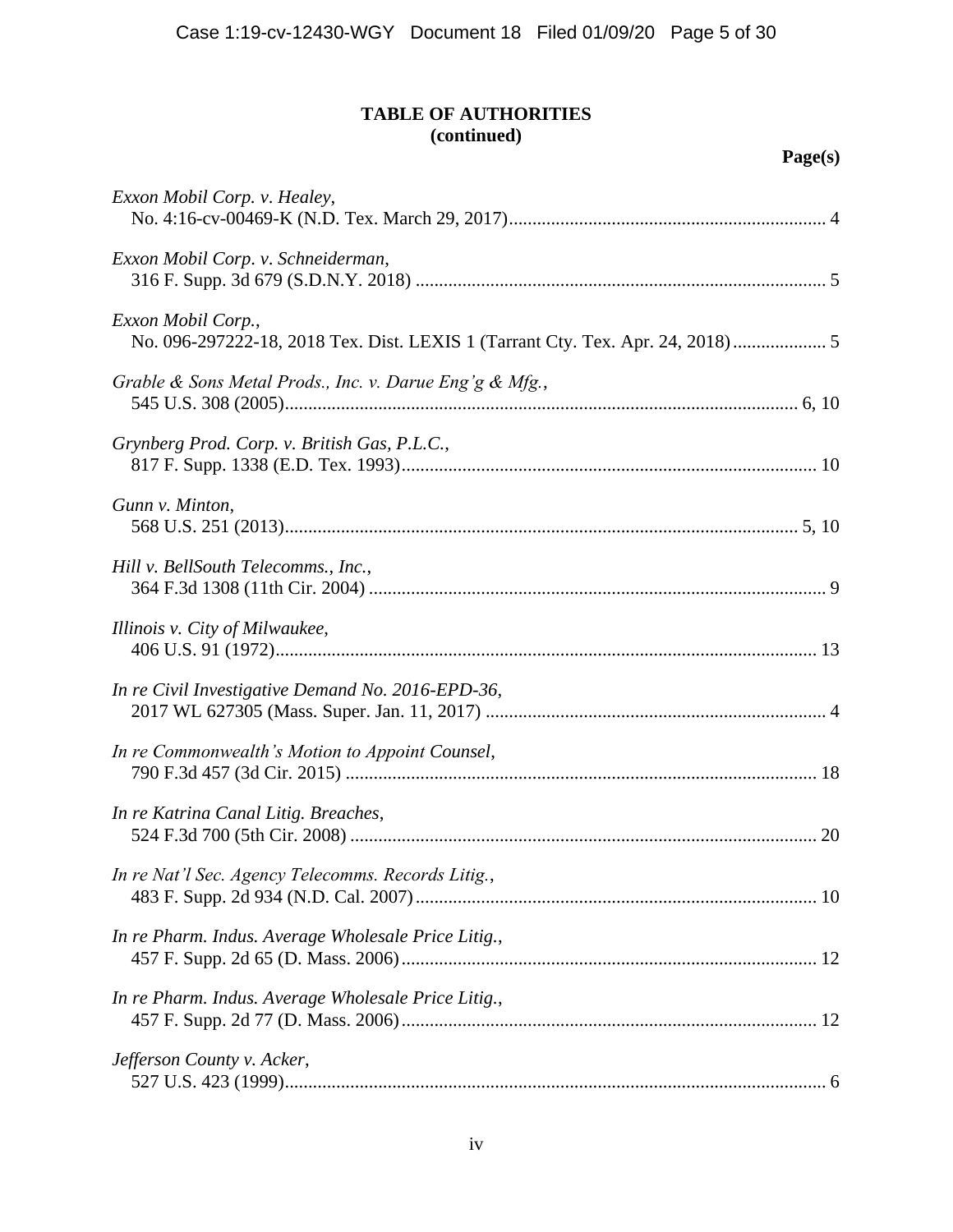| Lawless v. Steward Health Care Sys., LLC,                                   |
|-----------------------------------------------------------------------------|
| LG Display Co. v. Madigan,                                                  |
| Lopez-Munoz v. Triple-S Salud, Inc.,                                        |
| Massachusetts v. Fremont Inv. & Loan,                                       |
| Mayor & City Council of Baltimore v. BP P.L.C.,                             |
| Mesa v. California,                                                         |
| Mississippi ex rel. Hood v. AU Optronics Corp.,                             |
| Municipality of Mayagüez v. Corporación Para el Desarrollo del Oeste, Inc., |
| Native Vill. of Kivalina v. ExxonMobil Corp.,                               |
| Nevada v. Bank of Am. Corp.,                                                |
| New SD, Inc. v. Rockwell Int'l Corp.,                                       |
| O'Connell v. Foster Wheeler Energy Corp.,                                   |
| One & Ken Valley Hous. Grp. v. Maine State Hous. Auth.,                     |
| People v. Exxon Mobil Corporation,                                          |
| Purdue Pharma L.P. v. Kentucky,                                             |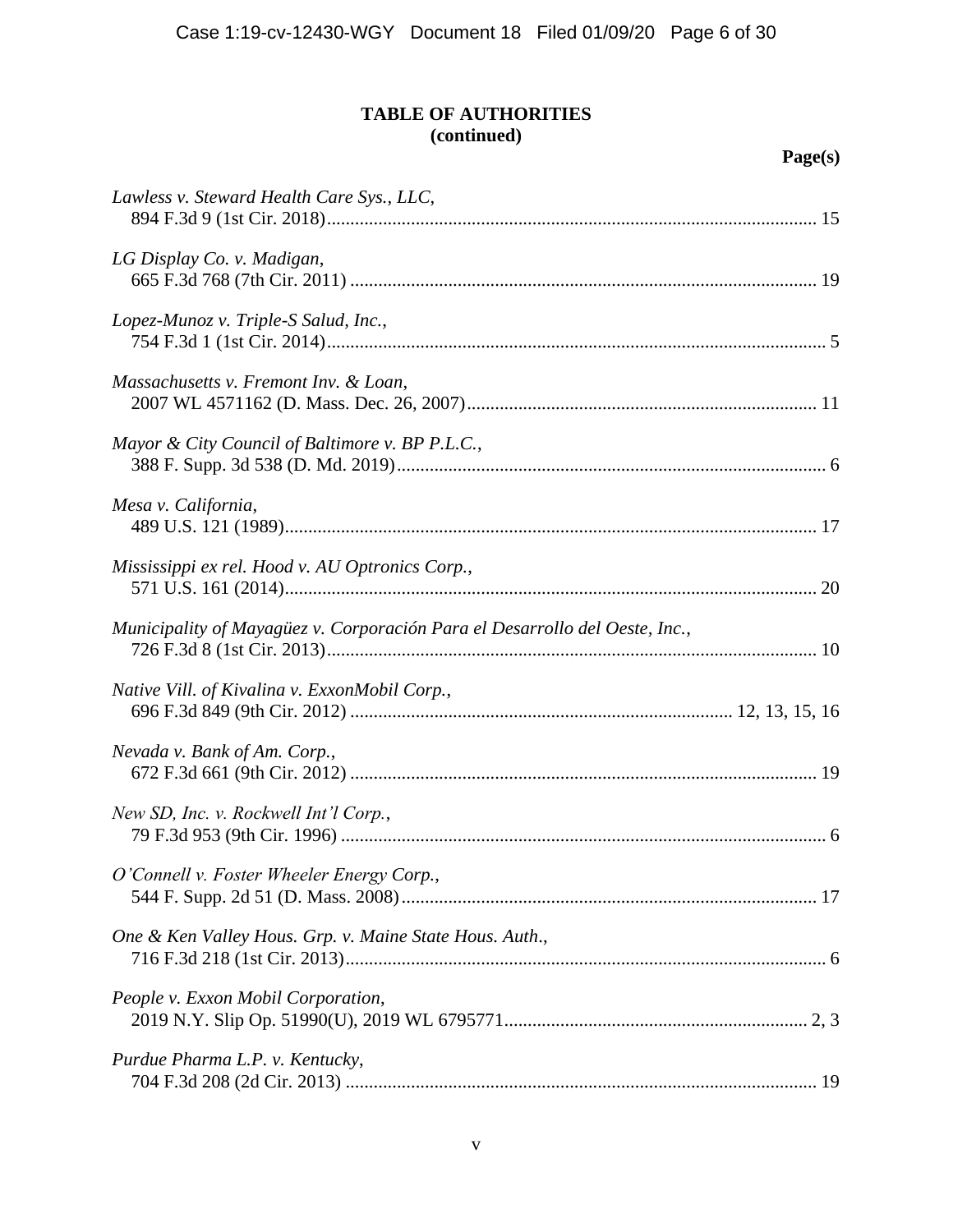# Page(s)

| Resolution Trust Corp. v. Gladstone,                                       |
|----------------------------------------------------------------------------|
| Rhode Island Fishermen's All., Inc. v. Rhode Island Dep't of Envtl. Mgmt., |
| Rhode Island v. Chevron Corp.,                                             |
| Sec'y of Commonwealth v. Scottrade, Inc.,                                  |
| Steel Co. v. Citizens for a Better Env't,                                  |
| United States v. Standard Oil Co.,                                         |
| United States v. Swiss American Bank, Ltd.,                                |
| W. Virginia ex rel. McGraw v. Comcast Corp.,                               |
| Washington v. Chimei Innolux Corp.,                                        |
| West Virginia v. CVS Pharmacy, Inc.,                                       |
| Willingham v. Morgan,                                                      |
| <b>Statutes</b>                                                            |
|                                                                            |
|                                                                            |
|                                                                            |
|                                                                            |
|                                                                            |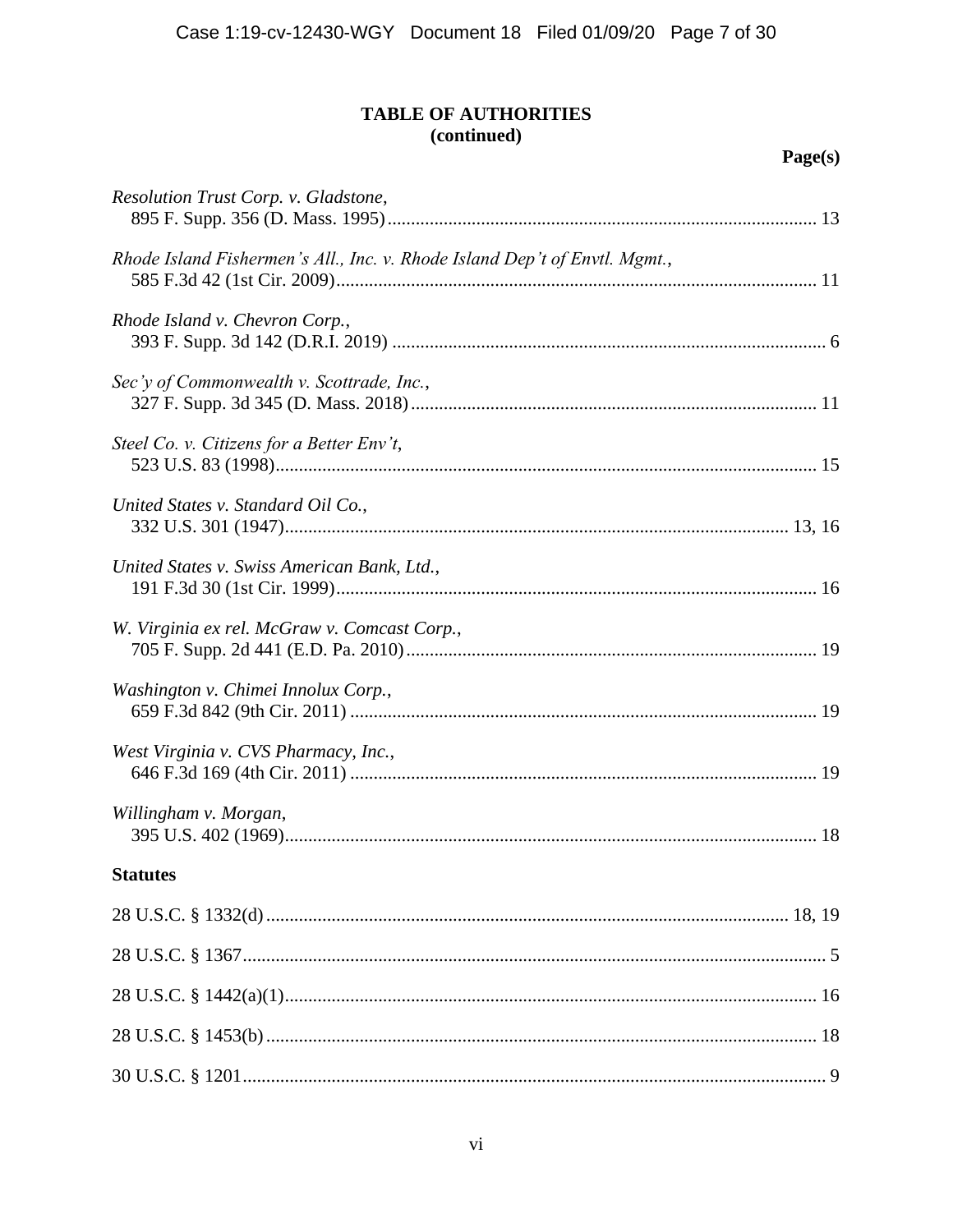| <b>Other Authorities</b>                                                                                                                                                |
|-------------------------------------------------------------------------------------------------------------------------------------------------------------------------|
|                                                                                                                                                                         |
|                                                                                                                                                                         |
|                                                                                                                                                                         |
| The White House, Statement by President Trump on the Paris Climate Accord (June 1,<br>2017), https://www.whitehouse.gov/briefings-statements/statement-president-trump- |
| <b>Regulations</b>                                                                                                                                                      |
|                                                                                                                                                                         |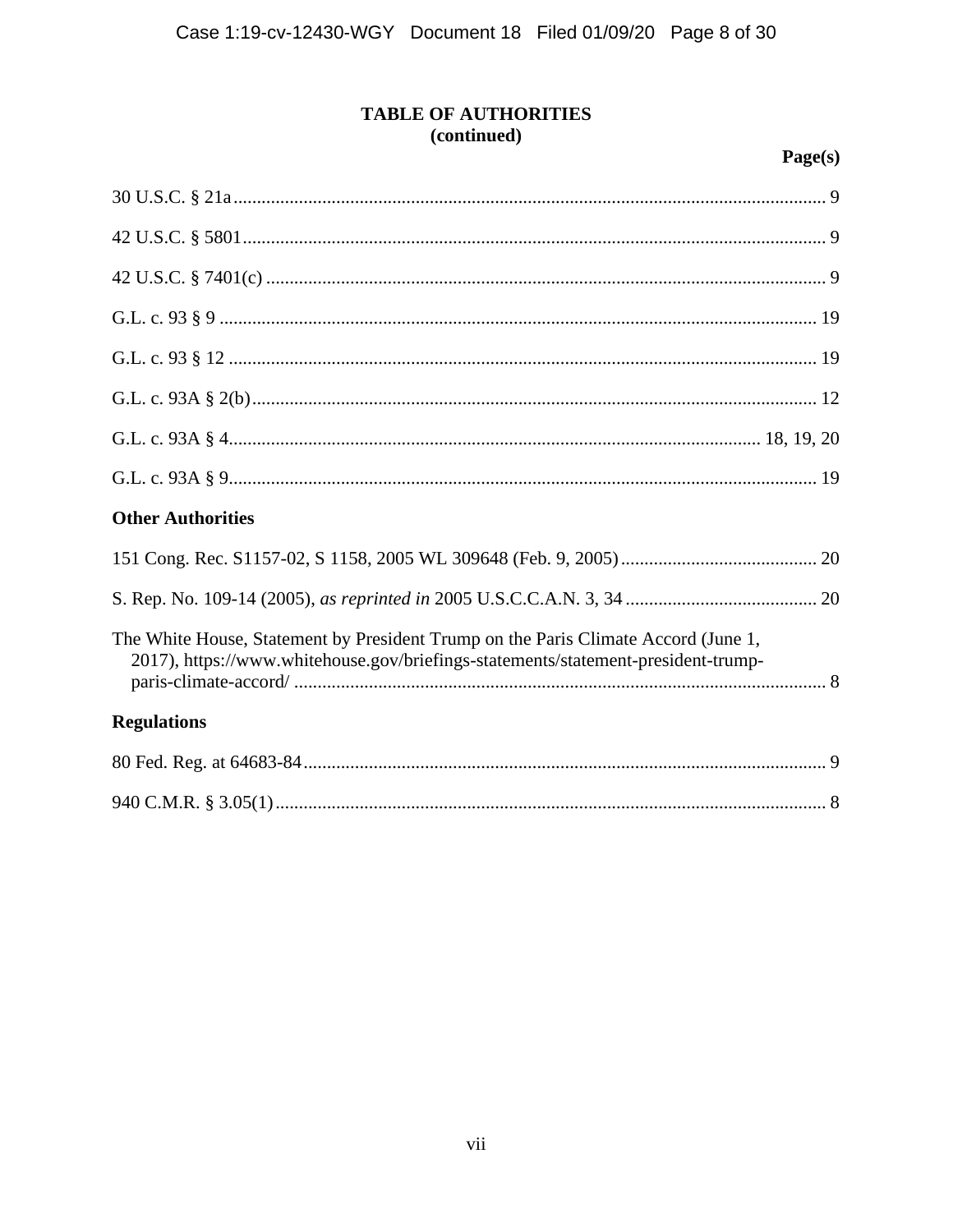#### **INTRODUCTION**

<span id="page-8-0"></span>Plaintiff the Commonwealth of Massachusetts, acting through its Attorney General ("Plaintiff" or "MAAG"), cannot avoid federal jurisdiction simply because it has omitted the language of federal law from its complaint.<sup>1</sup> Notwithstanding the state law labels, this is a federal case. Plaintiff seeks to use state consumer protection law as a vehicle to stop Defendant Exxon Mobil Corporation ("ExxonMobil") from producing and selling fossil fuels. Although Plaintiff argues "the Commonwealth does not seek to enjoin" that conduct, *see* Motion For Remand ("Mot.") at 3, Plaintiff's position is belied by the four corners of the complaint. As just one example, Plaintiff alleges that ExxonMobil's fossil fuel products could never be considered "safe and environmentally beneficial" because "the development, production, refining, and consumer use of ExxonMobil fossil fuel products" increase "greenhouse gas emissions." Compl. ¶¶ 601-02, 645. If ExxonMobil's fossil fuel products cannot be considered "safe" under Massachusetts law, then MAAG is in effect demanding they not be sold at all.

This lawsuit second-guesses longstanding federal decision-making about national and international energy policy and environmental protection. Plaintiff therefore cannot make its *prima facie* case without necessitating the resolution of substantial, disputed questions of federal law. This suit also involves causes of action that arise, if at all, under federal common law, and implicates actions ExxonMobil undertook at the direction of federal officers. Finally, this lawsuit meets the requirements of the Class Action Fairness Act ("CAFA"). Litigation about the appropriate use of fossil fuels and the global issues presented by climate change belongs in a federal forum. Removal is proper and Plaintiff's Motion should be denied.

<sup>&</sup>lt;sup>1</sup> ExxonMobil submits this opposition brief subject to, and without waiver of, its personal jurisdiction objections.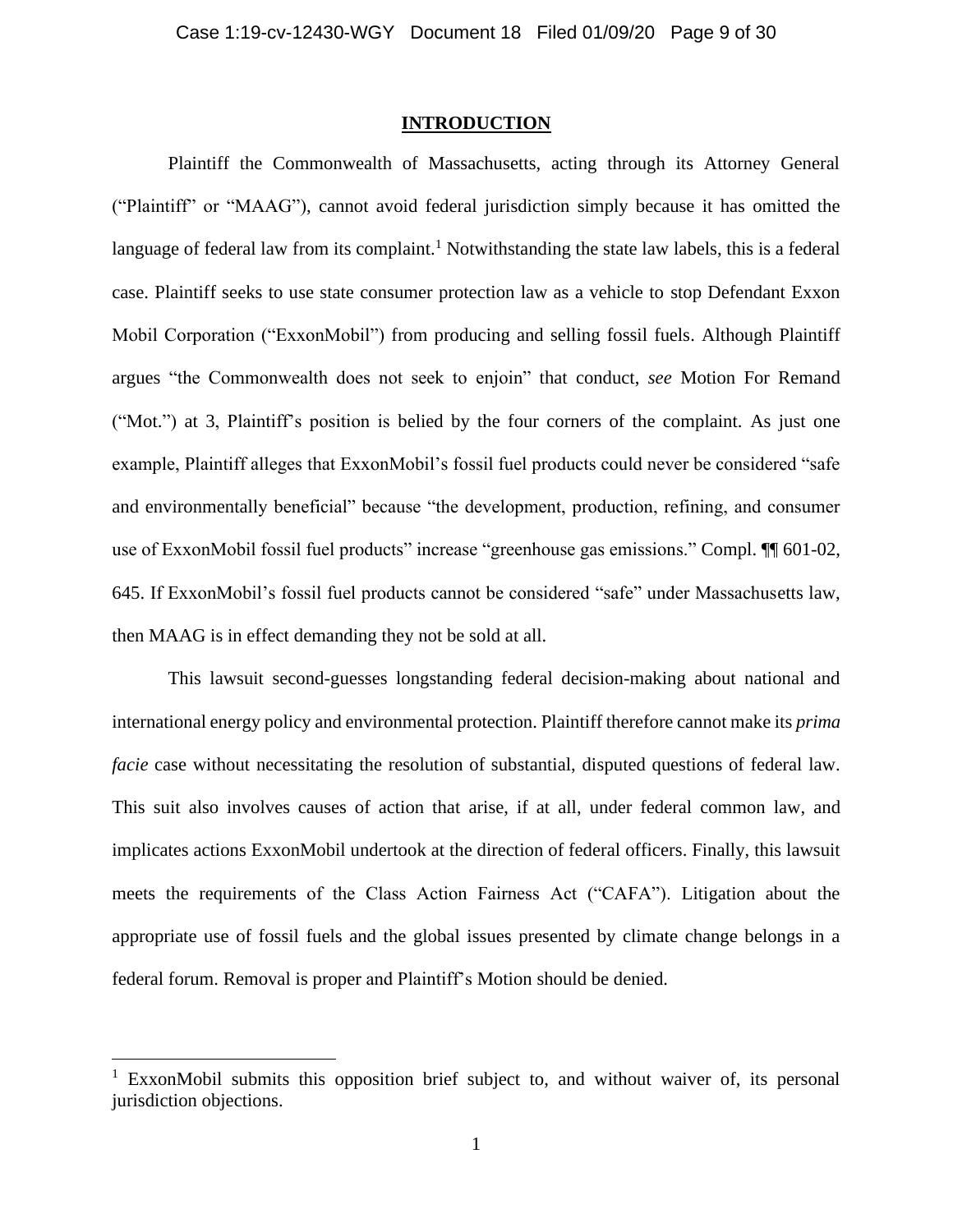#### **SUMMARY OF PLAINTIFF'S COMPLAINT**

<span id="page-9-0"></span>Plaintiff's complaint includes four causes of action. The first two relate to purported investor deception regarding an alleged failure to disclose facts about financial risk posed by climate change and the "proxy cost of carbon" used by ExxonMobil. The third and fourth relate to alleged consumer deception in connection with ExxonMobil's sale of its fossil fuel products.

The second cause of action (regarding the proxy cost of carbon) was copied nearly verbatim from a similar complaint previously filed by the New York Attorney General ("NYAG"). And that claim failed. After "twelve days of trial and testimony from eighteen witnesses" the Honorable Barry Ostrager last month found NYAG failed to establish that ExxonMobil violated New York law "in connection with its public disclosures concerning how ExxonMobil accounted for past, present and future climate change risks." *People v. Exxon Mobil Corporation*, 2019 N.Y. Slip Op. 51990(U), 2019 WL 6795771, at \*1; *see also id.* at \*30 (NYAG "failed to prove, by a preponderance of the evidence, that ExxonMobil made any material misstatements or omissions about its practices and procedures that misled any reasonable investor"). In other words, Justice Ostrager soundly rejected a claim nearly identical to Plaintiff's second cause of action here. 2 *See, e.g.*, *id.* at \*20-\*21.

The face of the complaint demonstrates that this case is about more than marketing statements and is at least in part intended to cause a reduction in the use or sale of fossil fuels:

- "[P]roduction and consumer use of such transportation fuels is a leading cause of climate change that endangers public health and consumer welfare." Compl. ¶ 35.
- "[C]ontinued investment in ExxonMobil's fossil fuel business and production and use of ExxonMobil's fossil fuel products would bring about cataclysmic outcomes for

<sup>2</sup> Plaintiff points out that ExxonMobil did not remove the case brought by NYAG. *See* Mot. 6 n.5. That case did not include the same type of consumer protection claims asserted here that appear to be aimed at reducing or stopping the sale of fossil fuel products. In any event, to the extent that this Court deems Plaintiff's securities-related causes of action as non-federal, this Court has supplemental jurisdiction over them under 28 U.S.C. § 1367(a).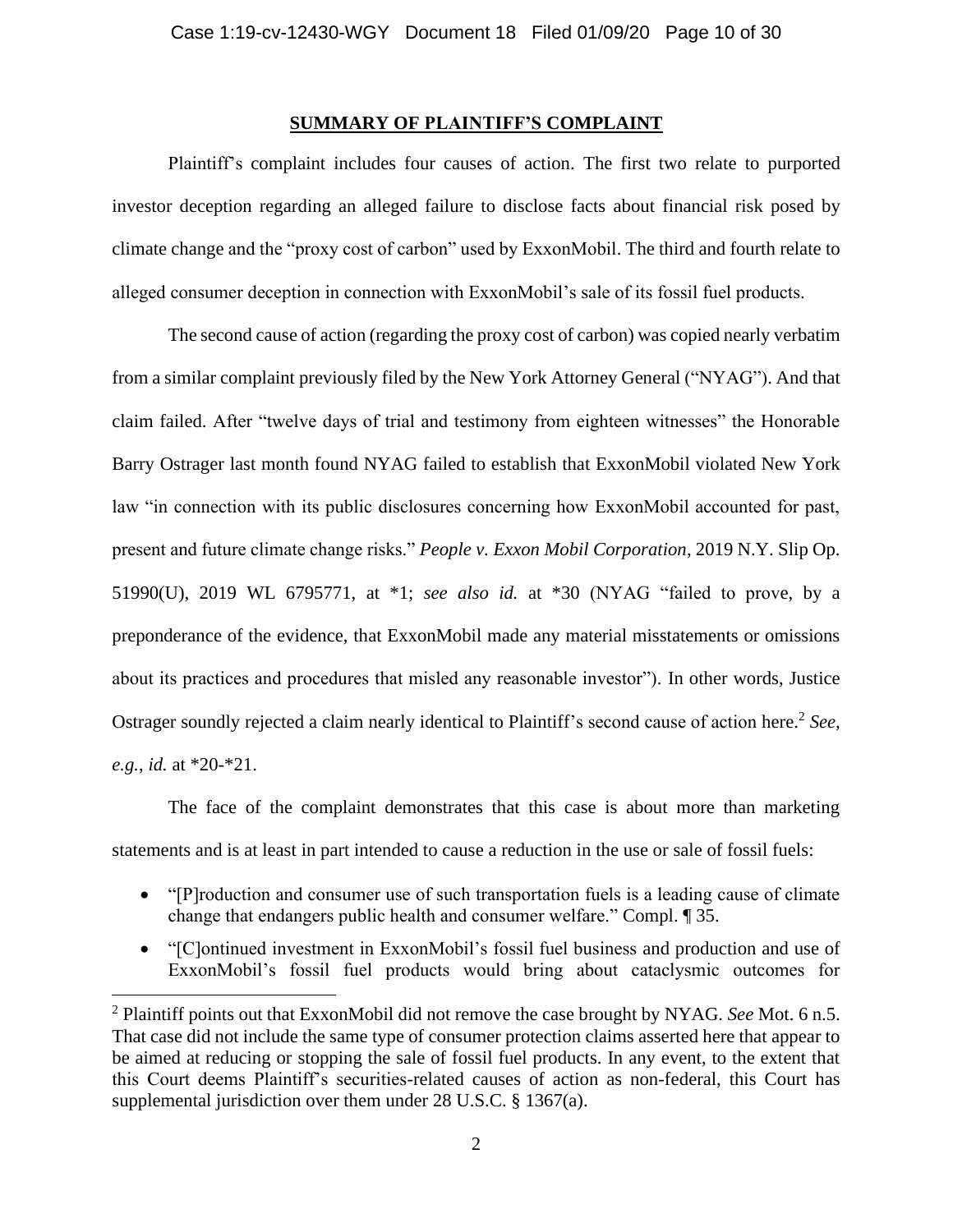humankind." *Id.* ¶ 39.

- The "production and use of ExxonMobil's fossil fuel products emit large volumes of the dangerous greenhouse gas pollution that is causing disruptive climate change impacts." *Id.*  $\P$  600.
- "[T]he world must swiftly shift away from fossil fuel energy or else face catastrophic impacts to humankind and the environment." *Id*. ¶ 767.

<span id="page-10-0"></span>Notably, these and similar allegations are not addressed in Plaintiff's Motion.

### **FACTUAL BACKGROUND**

A fuller factual background of this litigation is included in ExxonMobil's Notice of Removal. Plaintiff argues the Court "must ignore Exxon's factual allegations of conspiracy," but this factual background provides additional context regarding the allegations of the complaint. *See*  Mot. 2.Justice Ostrager, in finding ExxonMobil made no material misstatements regarding climate change risk, took particular note of "events leading up to the filing of the Complaint . . . including certain politically motivated statements by former New York Attorney General Eric Schneiderman," and characterized the civil action that office pursued as "an ill-conceived initiative of the Office of the Attorney General." *Exxon Mobil Corporation*, 2019 WL 6795771, at \*1, \*26.

Here, for example, though Plaintiff accuses ExxonMobil of "recycl[ing] the same tired conspiracy theories regarding the Commonwealth's investigation" that it claims have been rejected by other courts,<sup>3</sup> see Mot. 3, it does not (and cannot) dispute most of what ExxonMobil laid out regarding the genesis and conduct of this investigation and the filing of the lawsuit. *See* Notice of Removal ("NOR") at 3. Plaintiff does not dispute Attorney General Healey participated in a press conference on March 29, 2016, with a coalition of state attorneys general in which she stated "there's nothing we need to worry about more than climate change," and pledged to undertake

 $3$  As described in the Notice of Removal, some courts have issued decisions summarily rejecting ExxonMobil's allegations (without examining supporting evidence) and others, including one that examined the evidence in a contested hearing, have credited these allegations. NOR 4-5, nn. 6-8.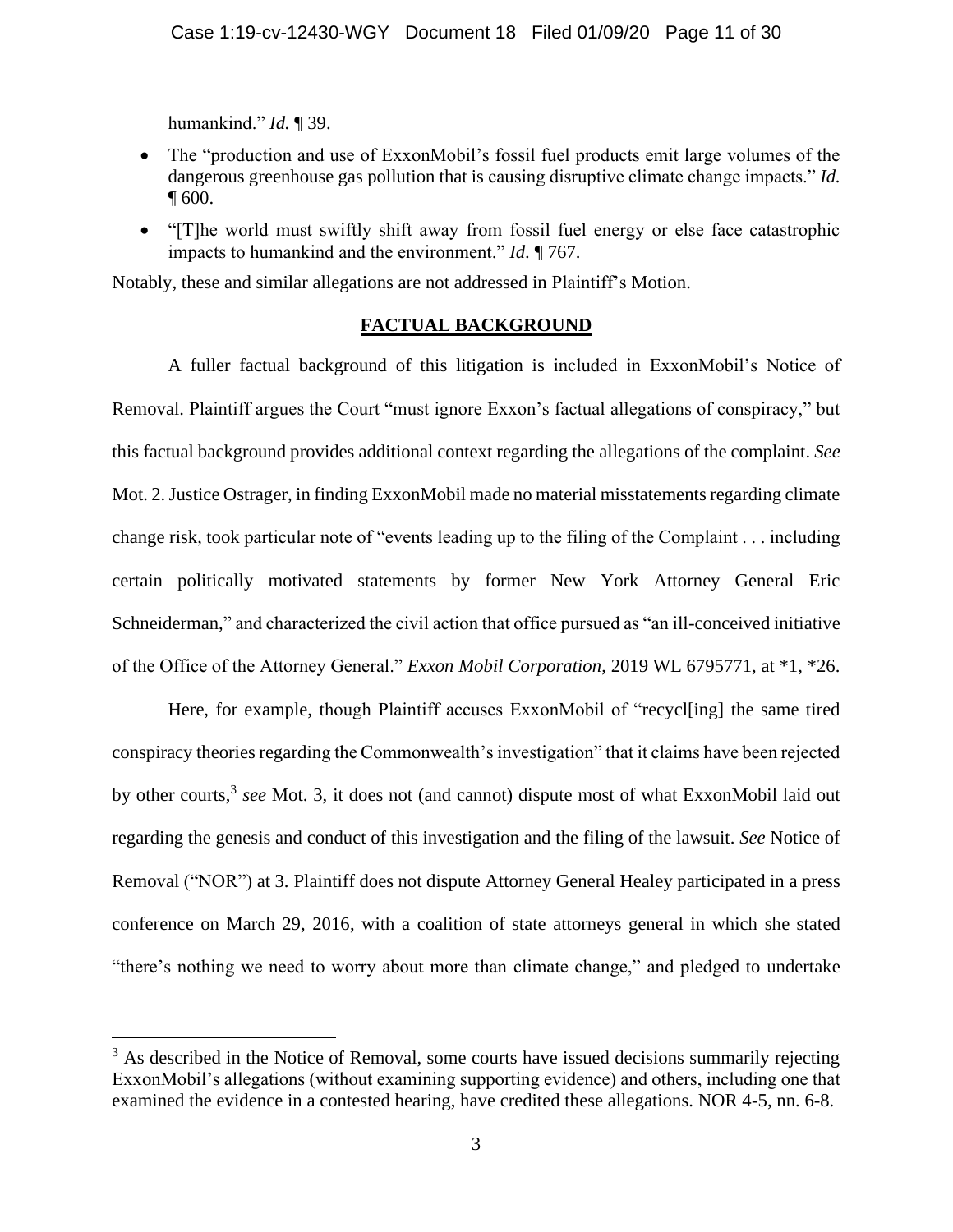#### Case 1:19-cv-12430-WGY Document 18 Filed 01/09/20 Page 12 of 30

"quick, aggressive action." *Id*. Nor does Plaintiff dispute that Attorney General Healey announced a predetermined investigation into ExxonMobil that day. *Id.* Indeed, Attorney General Healey declared—without receiving a single ExxonMobil document or examining any ExxonMobil witnesses—that there was a "troubling disconnect between what Exxon knew" and what it "chose to share with investors and with the American public." *Id*.

Plaintiff does not dispute that the press conference was the product of closed-door meetings with climate activists and plaintiffs' lawyers or that the activists' efforts to find "a single sympathetic state attorney general" to help began many years earlier. *Id*. at 3-4. Nor does Plaintiff dispute that some of those same activists met earlier in 2016 to discuss an "Exxon campaign" with an express goal of establishing ExxonMobil as a "corrupt institution" and to "delegitimize" ExxonMobil "as a political actor." *Id*. at 4.

MAAG initiated the investigation underlying this suit in 2016, but accuses ExxonMobil of stonewalling. Mot. 1. Plaintiff correctly points out that ExxonMobil both moved to quash MAAG's civil investigative demand ("CID") in Massachusetts state court<sup>4</sup> and filed a separate, federal action in the Northern District of Texas against MAAG for violation of ExxonMobil's free speech and other constitutional rights. <sup>5</sup> Plaintiff neglects to mention that it was *MAAG that requested a* 

 $4$  The summary proceedings that followed the motion to quash were limited to evaluating the CID's validity under the authorizing statute and principles of personal jurisdiction. Neither the Massachusetts Superior Court nor the Massachusetts Supreme Judicial Court addressed ExxonMobil's free speech or constitutional arguments. *See In re Civil Investigative Demand No. 2016-EPD-36*, 2017 WL 627305, at \*4 n.2 (Mass. Super. Jan. 11, 2017); *Exxon Mobil Corp*. *v. Attorney General*, 479 Mass. 312, 328-29 (2018).

<sup>&</sup>lt;sup>5</sup> MAAG misleadingly implies that the Northern District of Texas held that it lacked personal jurisdiction to resolve ExxonMobil's claims. *See, e.g.*, Mot. 1, 5. In fact, after holding jurisdictional discovery was warranted, *Exxon Mobil Corp. v*. *Healey*, 215 F. Supp. 3d 520, 523-24 (N.D. Tex. 2016), a decision MAAG conveniently omits, the court ultimately transferred the case to Judge Caproni in the Southern District of New York based on *venue*. *Exxon Mobil Corp. v*. *Healey*, No. 4:16-cv-00469-K (N.D. Tex. March 29, 2017), Dkt. 180. But that was not a determination on personal jurisdiction. Indeed, a Texas court properly exercised jurisdiction over out-of-state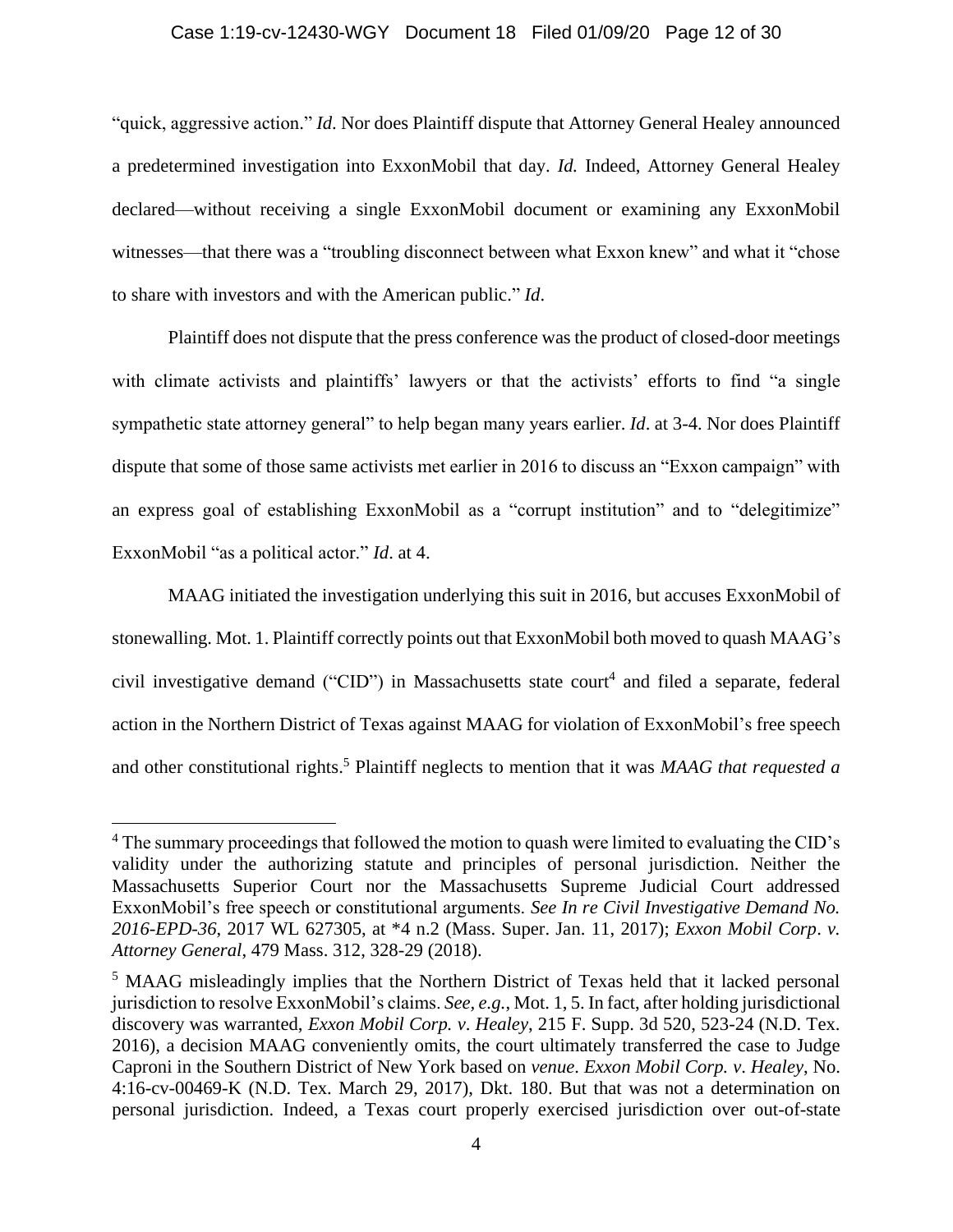#### Case 1:19-cv-12430-WGY Document 18 Filed 01/09/20 Page 13 of 30

*tolling agreement from ExxonMobil*, agreeing not to seek any documents or depose any witnesses pursuant to the CID pending the final resolution of the two aforementioned actions (one of which is still pending). NOR 5. Notwithstanding that agreement, Plaintiff claims MAAG continued its investigation "through other means," without explaining how or claiming to have examined ExxonMobil documents or witnesses. Mot. 5. Nor does Plaintiff provide any justification for the rush to file this suit on the eve of ExxonMobil's multi-week NYAG trial. *See* NOR 5-6.

#### **ARGUMENT**

<span id="page-12-0"></span>A "removing party bears the burden of persuasion vis-à-vis the existence of federal jurisdiction." *BIW Deceived v. Local S6, Indus. Union of Marine & Shipbuilding Workers of Am.*, 132 F.3d 824, 831 (1st Cir. 1997). If that burden is met for a single cause of action, a district court can exercise supplemental jurisdiction over any remaining related causes of action. *City of Chicago v. Int'l Coll. of Surgeons*, 522 U.S. 156, 165-66 (1997); 28 U.S.C. § 1367. While the "well-pleaded complaint" rule generally prohibits the removal of cases premised only on state law, "the artful pleading doctrine allows a federal court to peer beneath the local-law veneer of a plaintiff's complaint in order to glean the true nature of the claims presented." *Lopez-Munoz v. Triple-S Salud, Inc.*, 754 F.3d 1, 4-5 (1st Cir. 2014). Under the *Grable* doctrine, "federal jurisdiction over a state law claim will lie if a federal issue is: (1) necessarily raised, (2) actually disputed, (3) substantial, and (4) capable of resolution in federal court without disrupting the federal-state balance approved by Congress." *Gunn v. Minton*, 568 U.S. 251, 258 (2013). Removal is also appropriate when federal common law governs what the plaintiff labels as "purely state law

officials who similarly targeted ExxonMobil for its viewpoints on issues of public concern. *Exxon Mobil Corp.*, No. 096-297222-18, 2018 Tex. Dist. LEXIS 1 (Tarrant Cty. Tex. Apr. 24, 2018), *appeal filed*, No. 02-18-00106-CV (Tex. App.—Fort Worth, Apr. 2, 2018). Judge Caproni's decision is currently on appeal to the Second Circuit. *Exxon Mobil Corp*. *v*. *Schneiderman*, 316 F. Supp. 3d 679, 687 (S.D.N.Y. 2018), *appeal docketed*, No. 18-1170 (2d Cir. Apr. 23, 2018).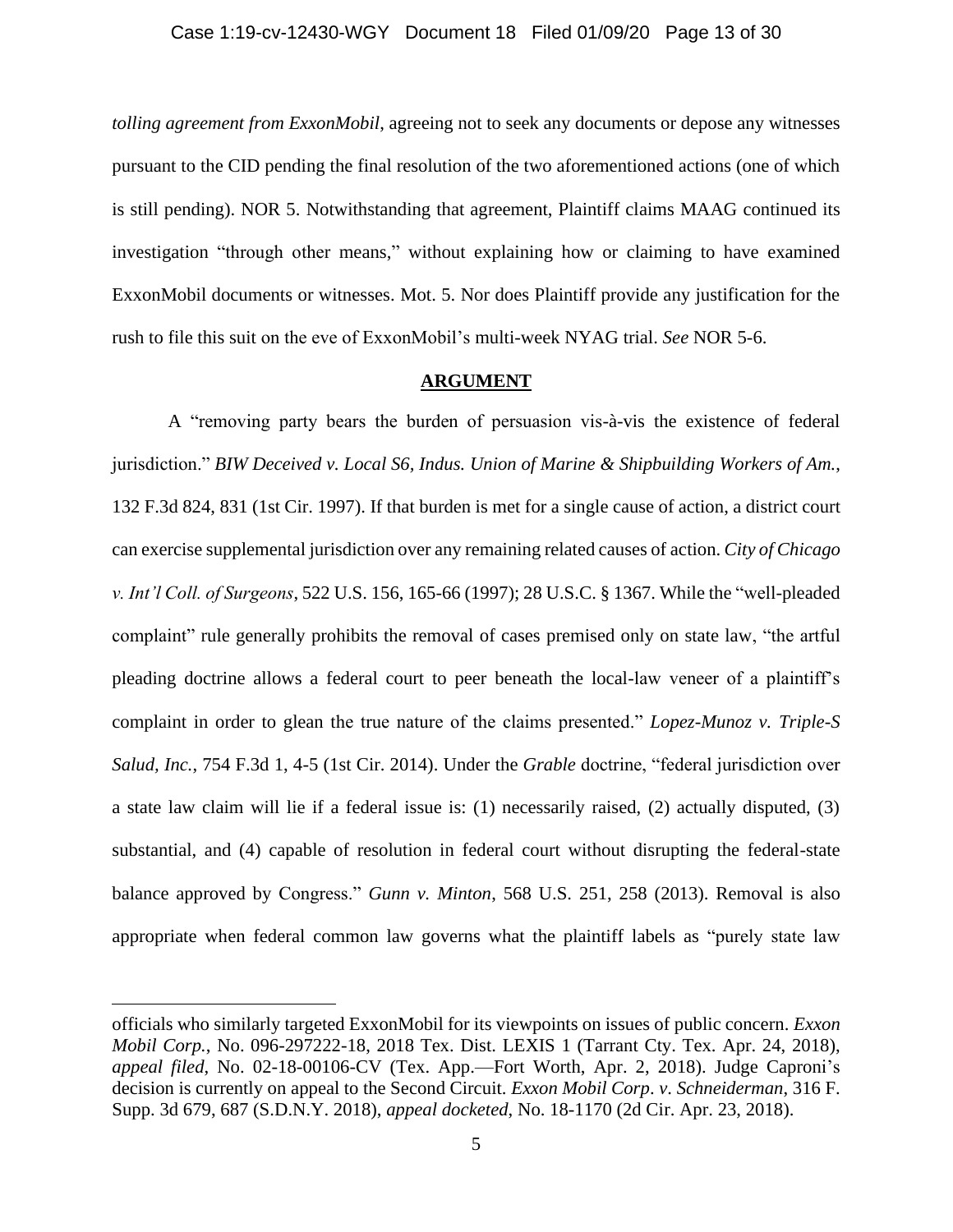#### Case 1:19-cv-12430-WGY Document 18 Filed 01/09/20 Page 14 of 30

claims"—"[w]hen federal law applies . . . it follows that the question arises under federal law, and federal question jurisdiction exists." *New SD, Inc. v. Rockwell Int'l Corp.*, 79 F.3d 953, 954-55 (9th Cir. 1996). Other statutes have their own generously construed removal provisions, including the federal officer removal statute ("FORS") and CAFA. *Jefferson County v. Acker*, 527 U.S. 423, 431 (1999); *Brown v. Mortg. Elec. Registration Sys., Inc.*, 738 F.3d 926, 931 n.6 (8th Cir. 2013).

### <span id="page-13-0"></span>**I. This Case Necessarily Raises Disputed and Substantial Federal Issues**

ExxonMobil properly removed this suit because Plaintiff's "state-law claim[s] necessarily raise a stated federal issue, actually disputed and substantial, which a federal forum may entertain without disturbing any congressionally approved balance of federal and state judicial responsibilities." *Grable & Sons Metal Prods., Inc. v. Darue Eng'g & Mfg.*, 545 U.S. 308, 314 (2005). Plaintiff's suit is inextricably tied to uniquely federal interests involving foreign affairs, energy policy, and environmental regulation. "Based on the totality of the circumstances," therefore, "the federal ingredients of the case predominate." *One & Ken Valley Hous. Grp. v. Maine State Hous. Auth*., 716 F.3d 218, 224 (1st Cir. 2013) (rejecting "single-factor test"). 6

*Plaintiff's affirmative claims necessarily raise several federal issues.* Federal issues are disputed in this case.<sup>7</sup> Under the guise of state consumer protection law, Plaintiff would have this

<sup>&</sup>lt;sup>6</sup> In view of the First Circuit's guidance that a court should consider the "totality of the circumstances" in evaluating the "federal ingredients" of a case, this Court should decline to follow decisions that failed to undertake this holistic view of *Grable* jurisdiction. *See, e.g.*, *Cty. of San Mateo v. Chevron Corp.*, 294 F. Supp. 3d 934, 938 (N.D. Cal. 2018), *appeal filed sub nom*. *Marin v. Chevron Corp.*, No. 18-15503 (9th Cir. Mar. 27, 2018); *Mayor & City Council of Baltimore v. BP P.L.C.*, 388 F. Supp. 3d 538, 558-61 (D. Md. 2019), *appeal filed* No. 19-1644 (4th Cir. June 18, 2019); *Rhode Island v. Chevron Corp.*, 393 F. Supp. 3d 142, 150-51 (D.R.I. 2019), *appeal filed sub nom. Rhode Island v. Shell Oil Prods. Co.*, No. 19-1818 (Aug. 9, 2019); *Bd. of Comm'rs of Boulder Cty. v. Suncor Energy (U.S.A.) Inc.*, 405 F. Supp. 3d 947, 965-68 (D. Colo. 2019), *appeal filed* No. 19-1330 (10th. Cir. Sept. 9, 2019). Appeals are pending in each case.

 $\gamma$  Plaintiff points to other courts that have remanded climate change public nuisance cases that were removed under *Grable*. *See* Mot. 12-13 (citing *Rhode Island* and *Baltimore* decisions). ExxonMobil believes those cases were incorrectly decided and both are on appeal.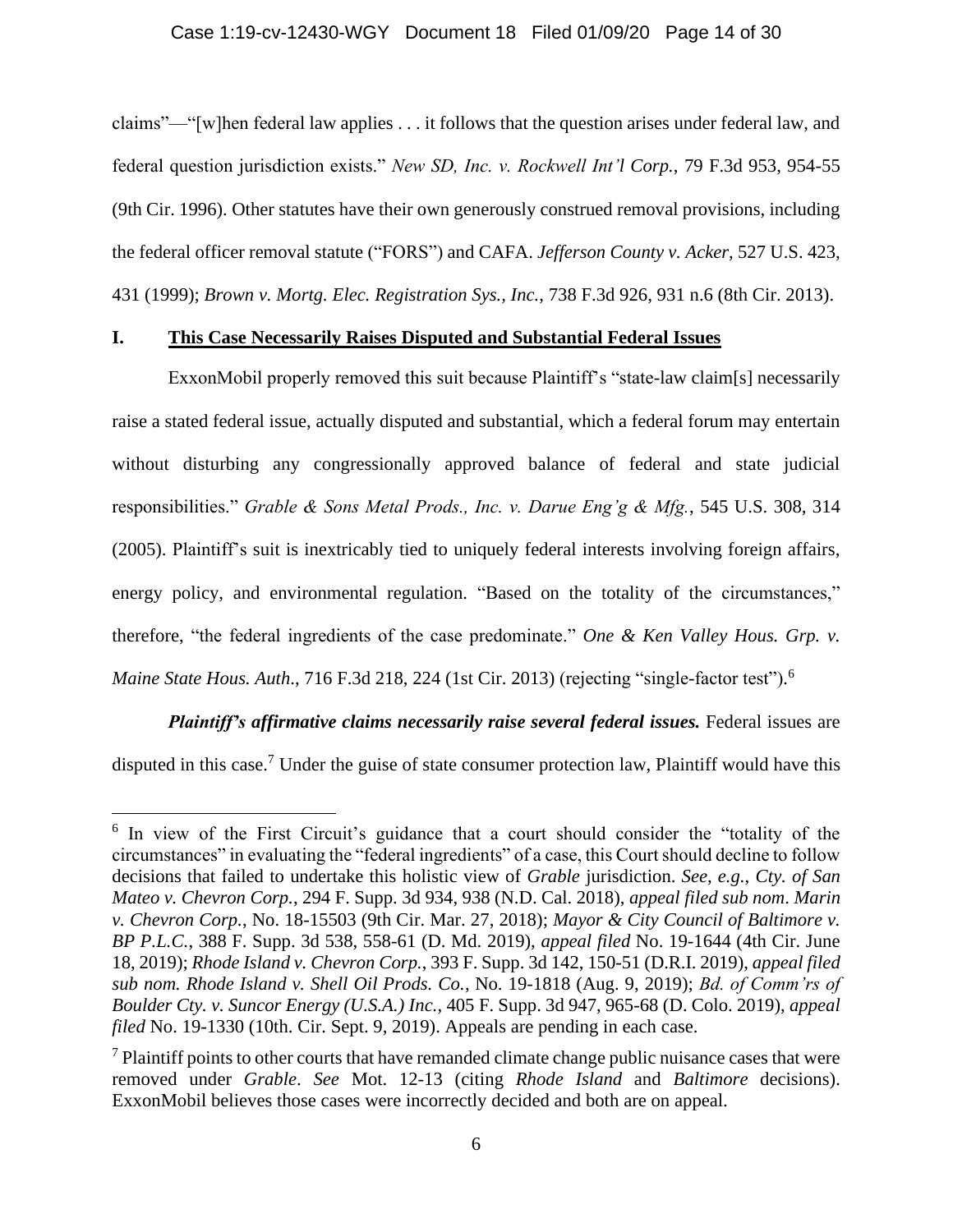#### Case 1:19-cv-12430-WGY Document 18 Filed 01/09/20 Page 15 of 30

Court punish ExxonMobil for advertising claims, "even if . . . technically true," *see* Compl. ¶ 245, because Plaintiff deems the production and use of fossil fuels to be unsafe.<sup>8</sup> *See, e.g.*, *id.* ¶¶ 600- 02. Plaintiff's causes of action are therefore not about consumer protection or representations made in advertisements in Massachusetts, but the fact that the products are manufactured and sold *at all*. *See, e.g. id.*, ¶ 713 (ExxonMobil cannot lawfully claim it is "working to decrease . . . its overall carbon footprint" while simultaneously exploring, developing, and producing fossil fuels); ¶¶ 704, 712 (ExxonMobil cannot lawfully advertise efforts to develop "algae biofuels" without decreasing investments in "global fossil fuel exploration, development, and production activities"). MAAG's position appears to be that ExxonMobil cannot make accurate statements about its carbon footprint or algae biofuels unless it also stops or decreases fossil fuel production. This amounts to a demand that ExxonMobil cease its production or sales of fossil fuel products. *See, e.g.*, *id.* ¶ 600 (the "production and use of ExxonMobil's fossil fuel products emit large volumes of the dangerous greenhouse gas pollution that is causing disruptive climate change impacts").

Litigation that attacks the extraction and promotion of fossil fuel energy, and corresponding emissions, necessarily implicates two federal issues. First, because this suit attempts to supplant delicate international negotiations regarding climate and energy policy, it "touches on foreign relations" and therefore "must yield to the National Government's policy." *Am. Ins. Ass'n v. Garamendi*, 539 U.S. 396, 413 (2003) (expressing "'concern for uniformity in this country's dealings with foreign nations.'"). This country's climate change foreign policy has for decades tried to balance environmental policy with economic development. *See* The White House, Statement by President Trump on the Paris Climate Accord (June 1, 2017),

<sup>&</sup>lt;sup>8</sup> MAAG's assertion that fossil fuels are not safe means this case will turn on a legal question rather than a "fact- and context-specific determination[]." Mot. 15 (distinguishing *Grable*).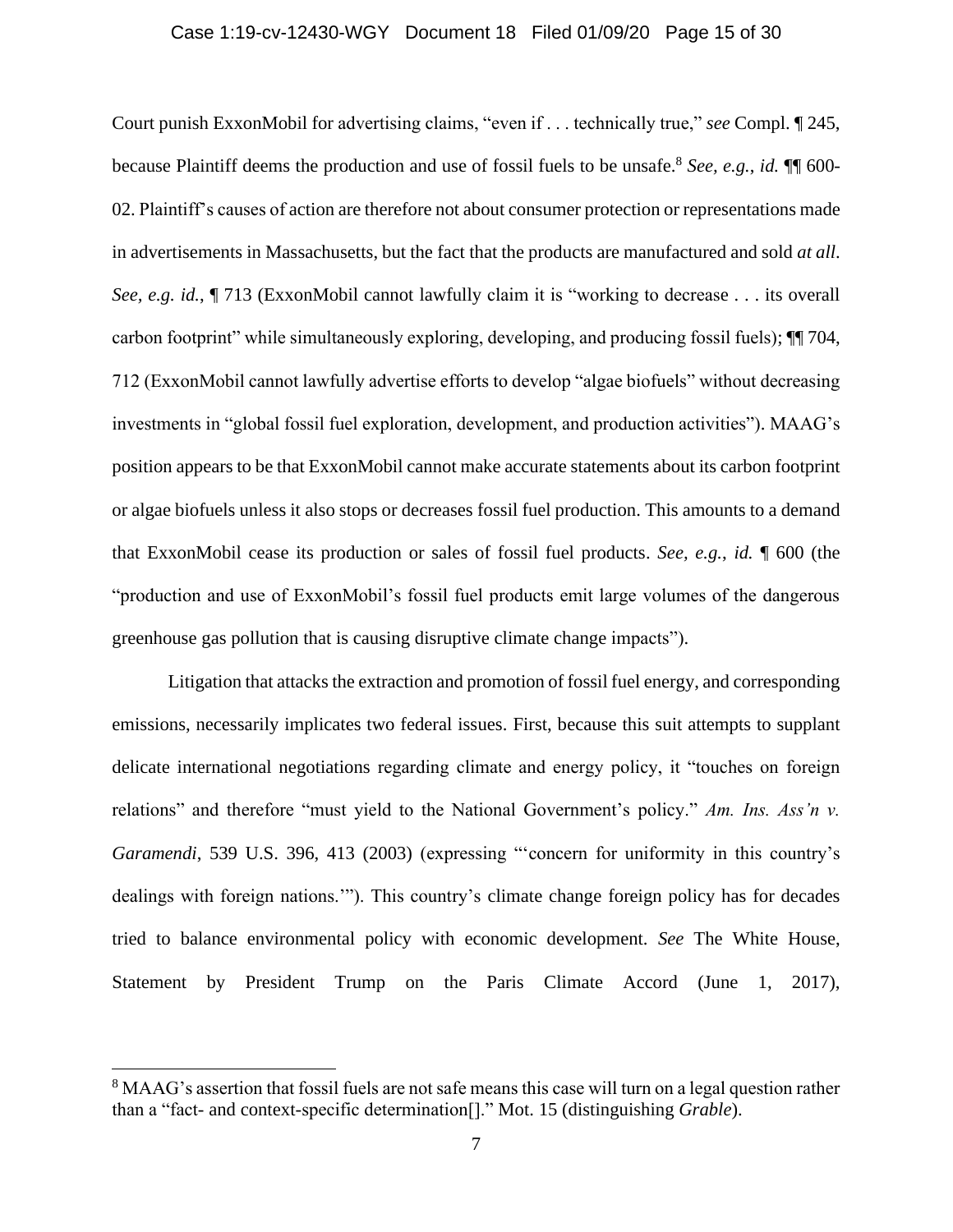#### Case 1:19-cv-12430-WGY Document 18 Filed 01/09/20 Page 16 of 30

https://www.whitehouse.gov/briefings-statements/statement-president-trump-paris-climate-

accord/ (citing financial burdens and energy restrictions as reasons to vacate the Paris Agreement). Plaintiff's lawsuit improperly seeks to put its finger on the scale. *Cf. Crosby v. Nat'l Foreign Trade Council*, 530 U.S. 363, 381, 388 (2000) (striking down Massachusetts law that "undermine[d] the President's capacity . . . for effective diplomacy" by "compromis[ing] the very capacity of the President to speak for the Nation"); *City of Oakland v. BP P.L.C.*, 325 F. Supp. 3d 1017, 1026 (N.D. Cal. 2018) (Alsup, J.) ("Because this relief would effectively allow plaintiffs to govern conduct and control energy policy on foreign soil, we must exercise great caution.").

Plaintiff's affirmative claims assume, in conflict with current federal priorities, that "the world must swiftly shift away from fossil fuel energy." *See, e.g.*, Compl. ¶ 767; *see also id.* ¶ 811 (requiring determination of whether "substantially curtailing the use of fossil fuels is necessary to stabilize the increase in global average temperature and reduce the risk of catastrophic climate change"); *id.* ¶ 774 (citing 940 C.M.R. § 3.05(1), which would have this Court evaluate the "safety," "utility," and "benefit to be derived from the use" of fossil fuels). Nor are the foreignpolicy implications of Plaintiff's causes of action mere conjecture—the federal government has confirmed that lawsuits that seek to address climate change "undermine the exclusive grants of authority to the representative branches of the federal government to conduct the Nation's foreign policy." *See* Brief of the United States as Amicus Curiae in Support of Appellees and Affirmance, *City of Oakland v. BP, P.L.C.*, No. 18-16663 (May 17, 2019), Dkt. 97, at 16 ("Efforts to address climate change, including in a variety of multilateral fora, have for decades been a focus of U.S. foreign policy."). *Cf. City of New York v. BP P.L.C.*, 325 F. Supp. 3d 466, 476 (S.D.N.Y. 2018) (Keenan, J.) (concluding that similar litigation would "severely infringe upon the foreign-policy decisions that are squarely within the purview of the political branches of the U.S. Government").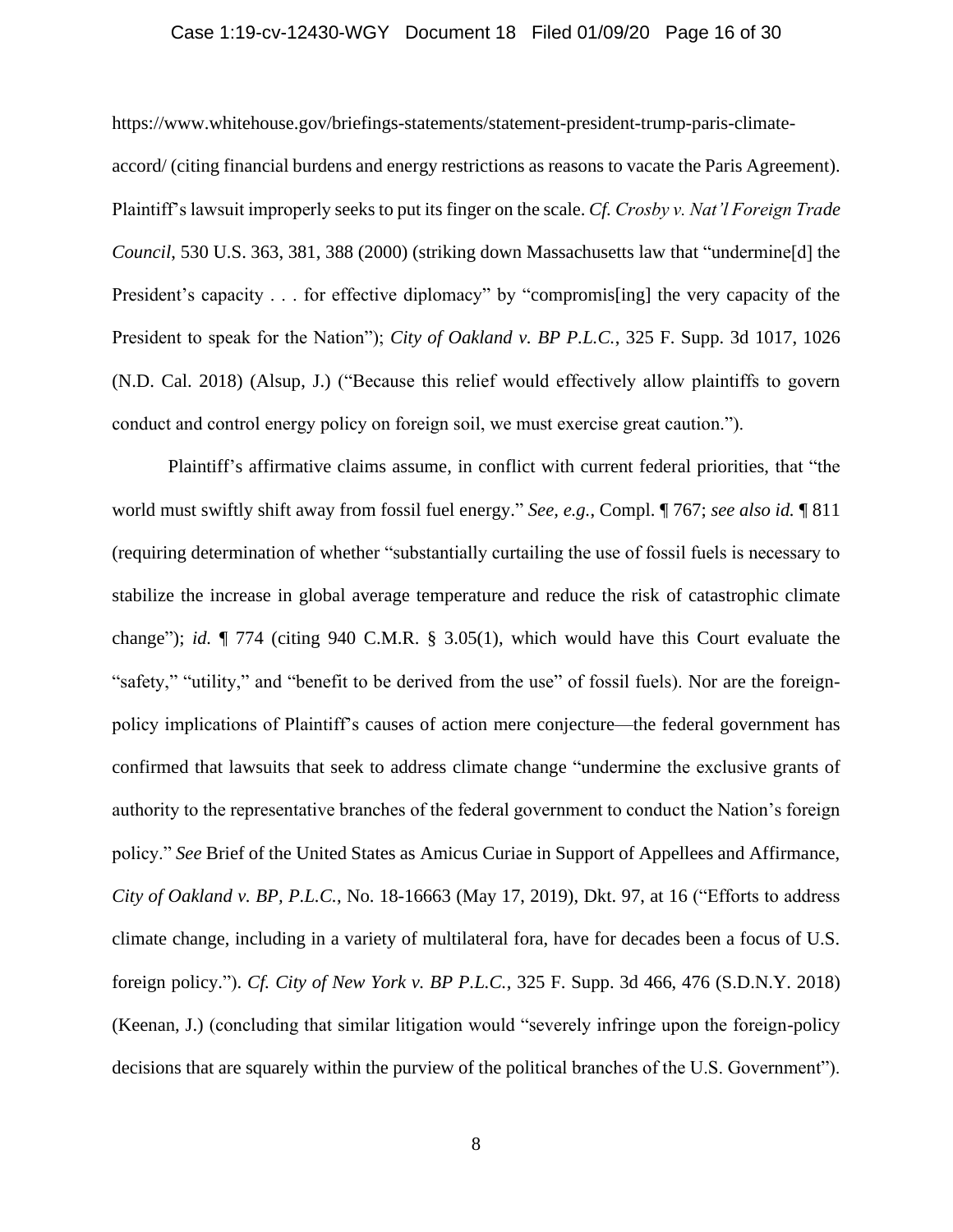#### Case 1:19-cv-12430-WGY Document 18 Filed 01/09/20 Page 17 of 30

Second, Plaintiff's claims would require a factfinder to question the careful balance Congress and federal agencies have struck between greenhouse gas regulation and the nation's energy needs. *See, e.g.*, Clean Air Act, 42 U.S.C. § 7401(c)<sup>9</sup>; Final Carbon Pollution Standards for New, Modified and Reconstructed Power Plants, 80 Fed. Reg. at 64683-84 (EPA considering impacts of "wildfire" and "extreme precipitation events"); *see also City of Oakland*, 325 F. Supp. 3d at 1023 ("Without those fuels, virtually all of our monumental progress would have been impossible."); *Bd. of Comm'rs of Se. La. Flood Prot. Auth.-E. v. Tenn. Gas Pipeline Co.*, 850 F.3d 714, 725 (5th Cir. 2017) (*Grable* removal appropriate where "the scope and limitations of a complex federal regulatory framework are at stake" in state law claims).

Plaintiff's request that a state court substitute its judgment for the federal government on these issues—and impose significant penalties and injunctive relief based on Plaintiff's say-so constitutes a "collateral attack on an entire [federal] regulatory scheme . . . premised on the notion that [the scheme] provides inadequate protection." <sup>10</sup> *Bd. of Comm'rs*, 850 F.3d at 724 (quotations omitted). Removal is appropriate here. *See, e.g.*, *Bryan v. BellSouth Commc'ns, Inc.*, 377 F.3d 424, 430 (4th Cir. 2004) (consumer protection suit "effectively challenge[d]" the filed rate set by FCC); *Hill v. BellSouth Telecomms., Inc.*, 364 F.3d 1308, 1317 (11th Cir. 2004) (same).

*The federal issues raised by this suit are substantial.* A case with implications for federal energy, economic, and environmental regulatory policy surely raises substantial federal issues. Contrary to what MAAG argues, resolution of this case has broad significance for the federal

<sup>9</sup> *See also* Energy Reorganization Act of 1974, 42 U.S.C. § 5801; Mining and Minerals Policy Act, 30 U.S.C. § 21a; Surface Mining Control and Reclamation Act, 30 U.S.C. § 1201.

<sup>&</sup>lt;sup>10</sup> MAAG's position that it does not "challenge<sup>[]</sup> the propriety of the federal government's actions," *see* Mot. 15, is contradicted by its pre-suit conduct and membership in the Green 20, which in 2016 announced their intentions to "step into [the legislative] breach" caused by "gridlock in Washington," through "creative[]" and "aggressive[]" use of their official powers to end the world's reliance on fossil fuels. *See* NOR 3.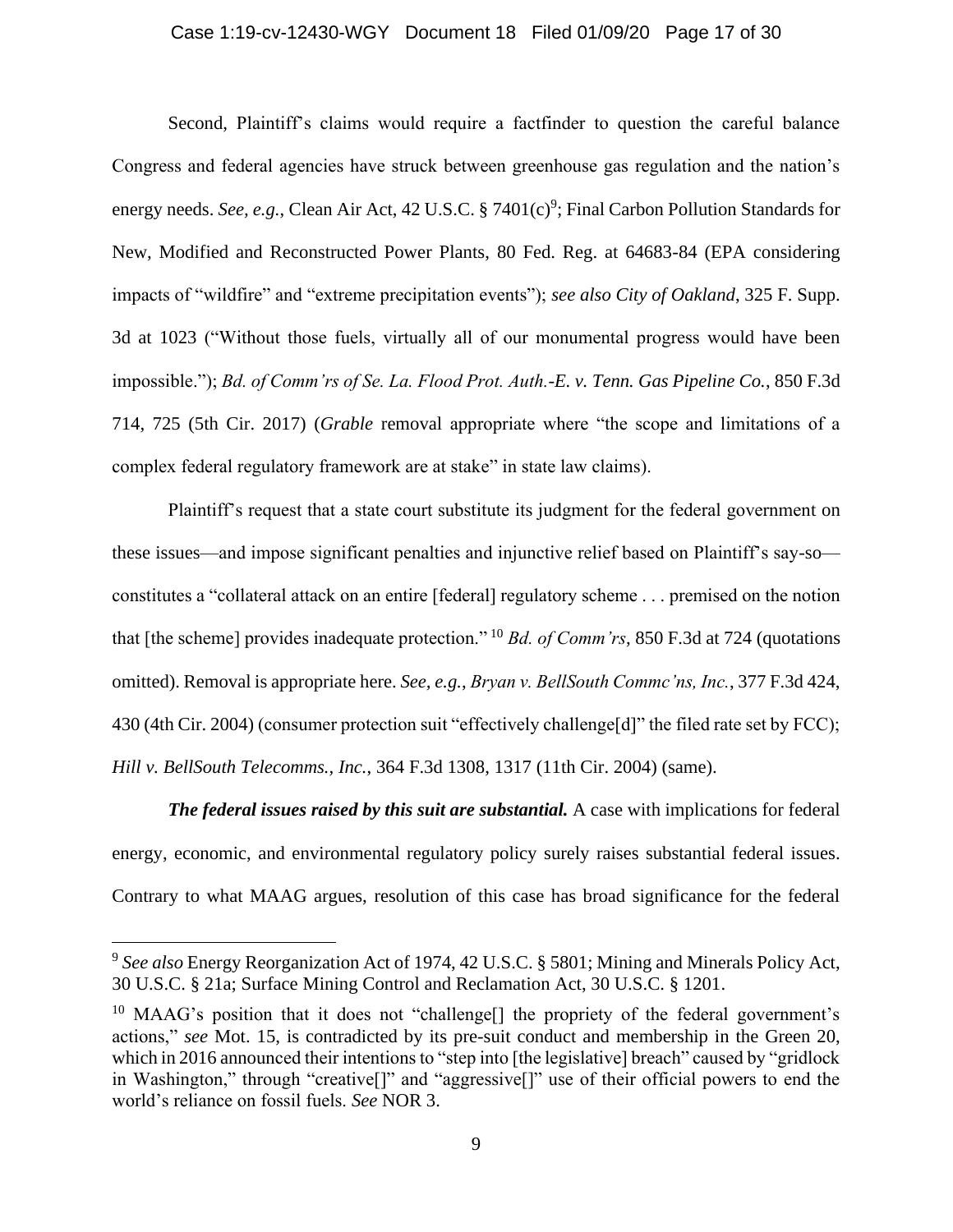#### Case 1:19-cv-12430-WGY Document 18 Filed 01/09/20 Page 18 of 30

government as MAAG's position conflicts with federal policy. *See* Mot. 14 (*citing Municipality of Mayagüez v. Corporación Para el Desarrollo del Oeste, Inc.*, 726 F.3d 8, 14 (1st Cir. 2013)). 11 Indeed, to the extent MAAG seeks to reduce or eliminate the sale of fossil fuel products, this case sits at the intersection of federal energy and environmental regulations, while necessarily implicating foreign policy and national security considerations. The substantiality inquiry is satisfied when the federal issues in a case concern even one of these subjects. *See Gunn*, 568 U.S. at 260 (substantiality determination dictated by "the importance of the issue to the federal system as a whole"); *In re Nat'l Sec. Agency Telecomms. Records Litig.*, 483 F. Supp. 2d 934, 943 (N.D. Cal. 2007) (application of state secrets privilege "substantial" federal issue); *Grynberg Prod. Corp. v. British Gas, P.L.C.*, 817 F. Supp. 1338, 1356 (E.D. Tex. 1993) ("[Q]uestions of international relations are almost always substantial."). As in *Board of Commissioners*, the validity of Plaintiff's claims "would require that conduct subject to an extensive federal permitting scheme is in fact subject to implicit restraints that are created by state law." 850 F.3d at 724. "The implications for the federal regulatory scheme of the sort of holding that [Plaintiff] seeks . . . are substantial." *Id*.

*Federal jurisdiction would not disturb the principles of federalism.* Given that federal courts are the appropriate fora for litigation with national and international repercussions, federal jurisdiction is "consistent with congressional judgment about the sound division of labor between state and federal courts." *Grable*, 545 U.S. at 313. Plaintiff argues it has a strong sovereign interest in "securing an honest marketplace" through enforcement of its state consumer protection law. Mot. 16. But this is no garden variety consumer protection suit—it is climate change litigation that

<sup>&</sup>lt;sup>11</sup> *Mayagüez* does not help Plaintiff; there, a breach of contract case did not raise any substantial issues of importance to the federal government. 726 F.3d at 14-15. In contrast, here, MAAG's implicit and collateral attack on federal decisions regarding climate change have tremendous importance to the federal government.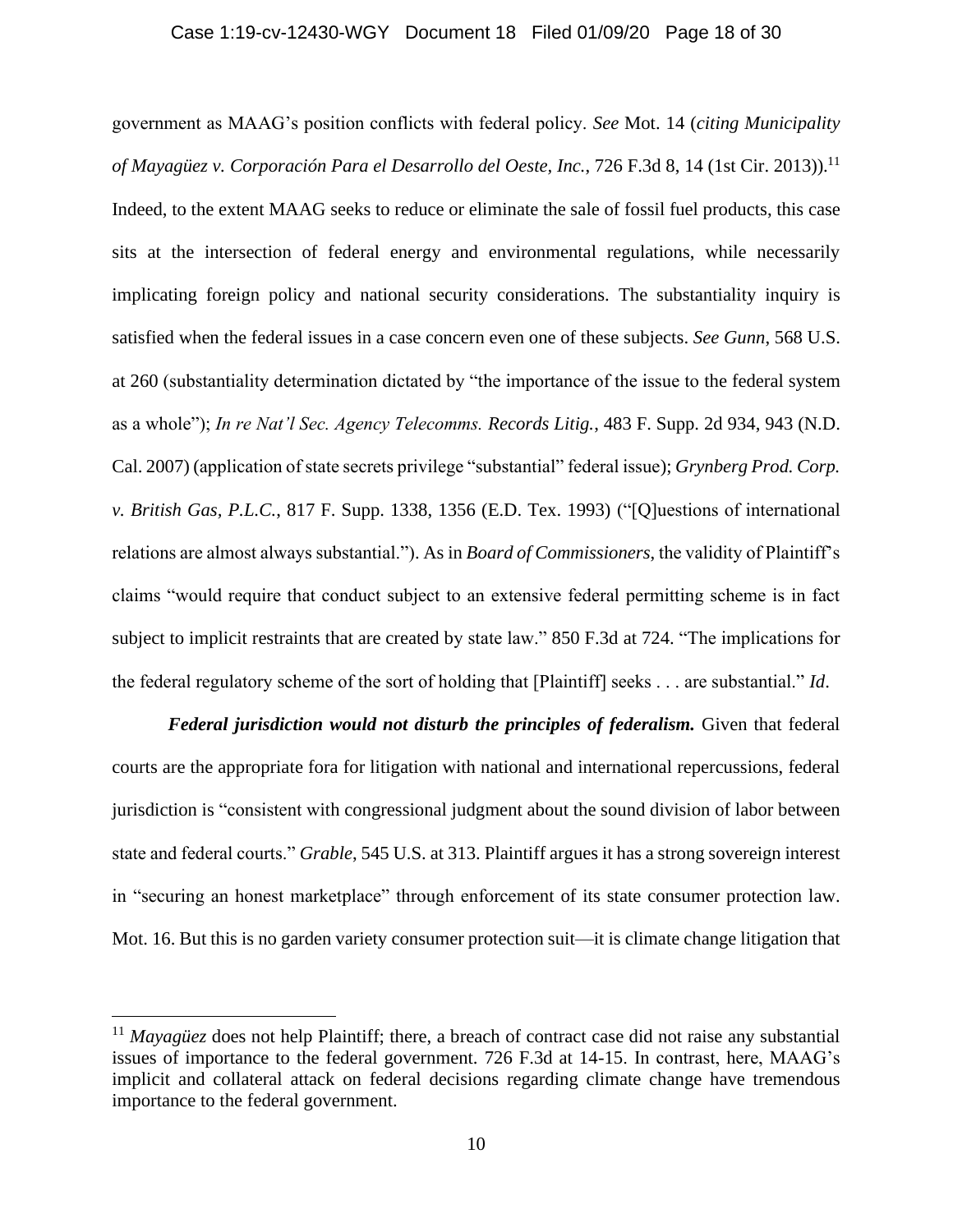#### Case 1:19-cv-12430-WGY Document 18 Filed 01/09/20 Page 19 of 30

could have sweeping impacts on national and international economies and polices. Accepting federal jurisdiction here will not meaningfully alter the relative caseloads of state and federal courts. *Cf. Rhode Island Fishermen's All., Inc. v. Rhode Island Dep't of Envtl. Mgmt.*, 585 F.3d 42, 52 (1st Cir. 2009) (rejecting notion that "sui generis" ligation would lead to a "'horde of cases' wending their way to federal courts").

### *Judge Wolf did not decide whether Plaintiff's complaint presents a federal question.* In

arguing against federal jurisdiction under *Grable*, MAAG mischaracterizes Judge Wolf's order addressing whether this action is related to another pending action against ExxonMobil. Mot. 8-9. Judge Wolf did not opine on the grounds asserted in ExxonMobil's Notice of Removal, including whether *Grable* applies here.<sup>12</sup> Dkt. 11. All he determined was that this suit is not related to another matter under Local Rule  $40.1(g)$ . *Id.* MAAG's suggestion otherwise is disingenuous.<sup>13</sup>

Nor is the fact that this is nominally a consumer protection suit brought by MAAG dispositive. *See* Mot. 9-11.<sup>14</sup> This is not an ordinary consumer protection suit in which federal issues (like the potential violation of the Controlled Substances Act in *City of Worcester v. Purdue* 

<sup>&</sup>lt;sup>12</sup> Judge Wolf also did not consider whether Plaintiff's claims actually arise under federal common law or whether federal jurisdiction is proper under FORS or CAFA. *See* Dkt. 11.

<sup>&</sup>lt;sup>13</sup> So too is any suggestion that the parties' joint motion to extend deadlines established the law that governs this case. *See* Mot. 1 n.1 (citing Dkt. 7 as evidence that "this is an action by the Attorney General under Chapter 93A, only").

<sup>&</sup>lt;sup>14</sup> The Massachusetts cases Plaintiff cites in support of remand here are factually and legally distinguishable. *See, e.g.*, *Cablevision of Boston Ltd. v. Flynn*, 710 F. Supp. 23, 26-27 (D. Mass. 1989) (Young, J.) (assertion of "pre-emption jurisdiction"); *Callahan v. Sw. Airlines*, 2018 WL 5849476, at \*6-8 (D. Mass. Sept. 26, 2018) (federal issues not "substantial" in negligence claims about wheelchair access); *Massachusetts v. Fremont Inv. & Loan*, 2007 WL 4571162, at \*3 (D. Mass. Dec. 26, 2007) (removal argument more properly construed as preemption); *Alshrafi v. Am. Airlines*, 321 F. Supp. 2d 150, 164-65 (D. Mass. 2004) (federal issues not "sufficiently important" where single plaintiff barred from boarding a plane); *Sec'y of Commonwealth v. Scottrade, Inc.*, 327 F. Supp. 3d 345, 351-52 (D. Mass. 2018) (court could determine whether defendant "violated its own policies or reasonably supervised its employees without assessing" federal law); *Commonwealth v. Philip Morris Inc.*, 942 F. Supp. 690, 695 (D. Mass. 1996) ("arising under" argument premised on purported "federal motive for pursuing a state claim").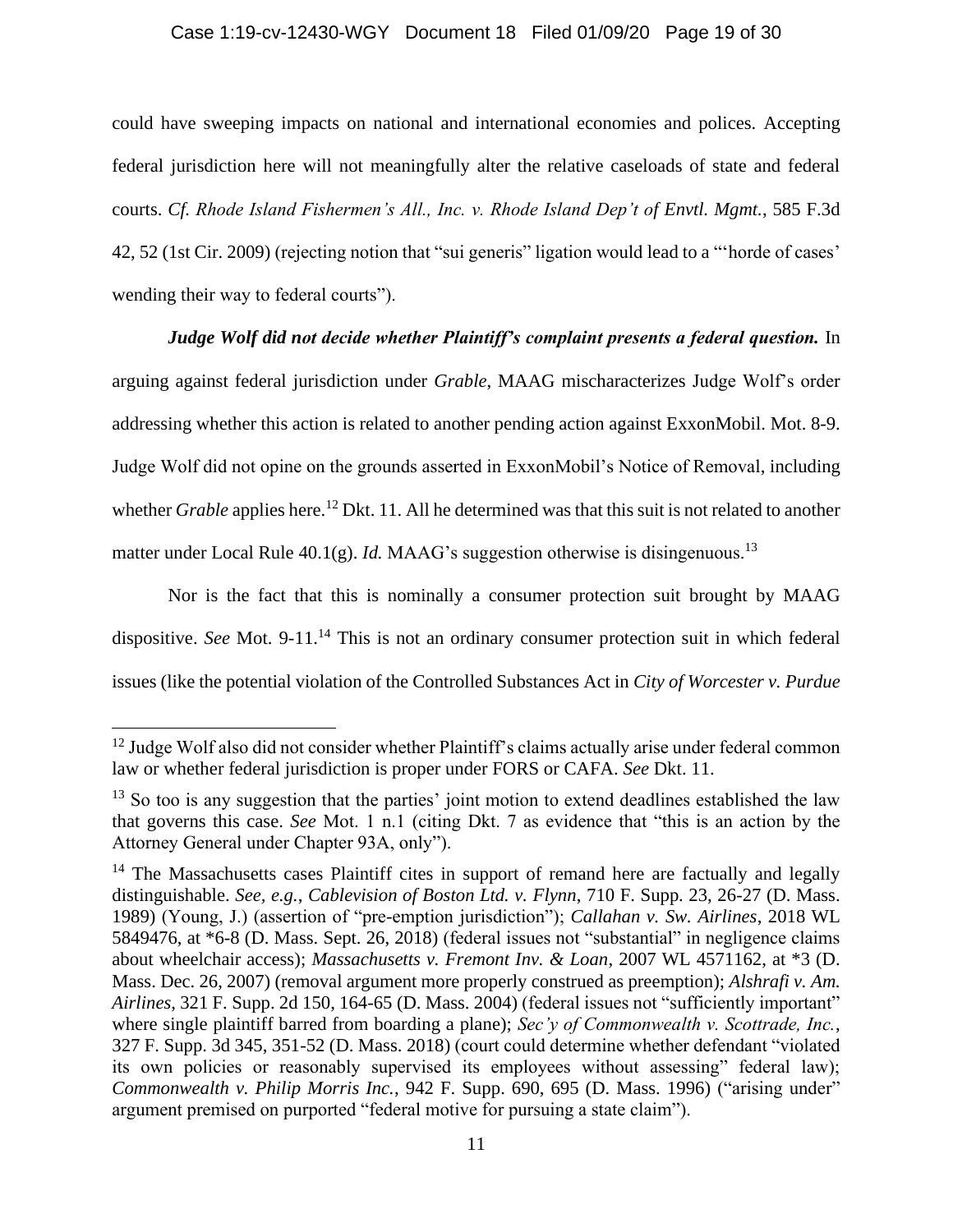*Pharma L.P.*, No. 18-11958-TSH, Dkt. 36 (D. Mass. Nov. 21, 2018)) might play an ancillary role. This is climate change litigation brought under the guise of state law. It is intended to have impacts on national and international polices, and MAAG's positions are in direct conflict with congressional and Executive Branch decisions. Courts in the First Circuit have allowed removal of other state law claims brought in state court by state attorneys general that raise substantial federal questions. *See, e.g.*, *Almond v. Capital Properties, Inc.*, 212 F.3d 20 (1st Cir. 2000) (approving of removal of state law contract claims brought by Attorney General of Rhode Island because they implicated substantial questions of federal law); *In re Pharm. Indus. Average Wholesale Price Litig.*, 457 F. Supp. 2d 77, 79, 82 (D. Mass. 2006) (denying motion to remand consumer fraud case that turned on a Medicare statute definition).<sup>15</sup> Moreover, issues raised in Chapter 93A litigation are not unique under Massachusetts law—§ 2(a) must be interpreted consistently with the Federal Trade Commission Act. *See* G.L. c. 93A § 2(b).

### <span id="page-19-0"></span>**II. Climate Change-Based Causes of Action Arise Under Federal Common Law**

Removal was also proper because Plaintiff's claims—though putatively asserted under state law—arise under federal common law, which governs in areas that implicate "uniquely federal interests" such that application of state law would be inappropriate. *Native Vill. of Kivalina v. ExxonMobil Corp.*, 696 F.3d 849, 855 (9th Cir. 2012) (federal common law appropriate for "the general subject of environmental law and specifically . . . ambient or interstate air and water pollution."); *Am. Elec. Power Co. v. Connecticut*, 564 U.S. 410, 421-22 (2011) ("*AEP*").

<sup>15</sup> The court distinguished this case from *In re Pharm. Indus. Average Wholesale Price Litig.*, 457 F. Supp. 2d 65, 70 (D. Mass. 2006), a case cited by Plaintiff. *See* Mot. 10, n.8. In the case cited by Plaintiff, the state law action "sought relief solely under the state Medicaid statute," which did not incorporate any federal definitions or otherwise implicate federal law. *See In re Pharm. Indus. Average Wholesale Price Litig.*, 457 F. Supp. 2d at 80. Here, in contrast, the federal government has a strong interest in the policy issues and regulatory schemes MAAG's suit implicitly challenges.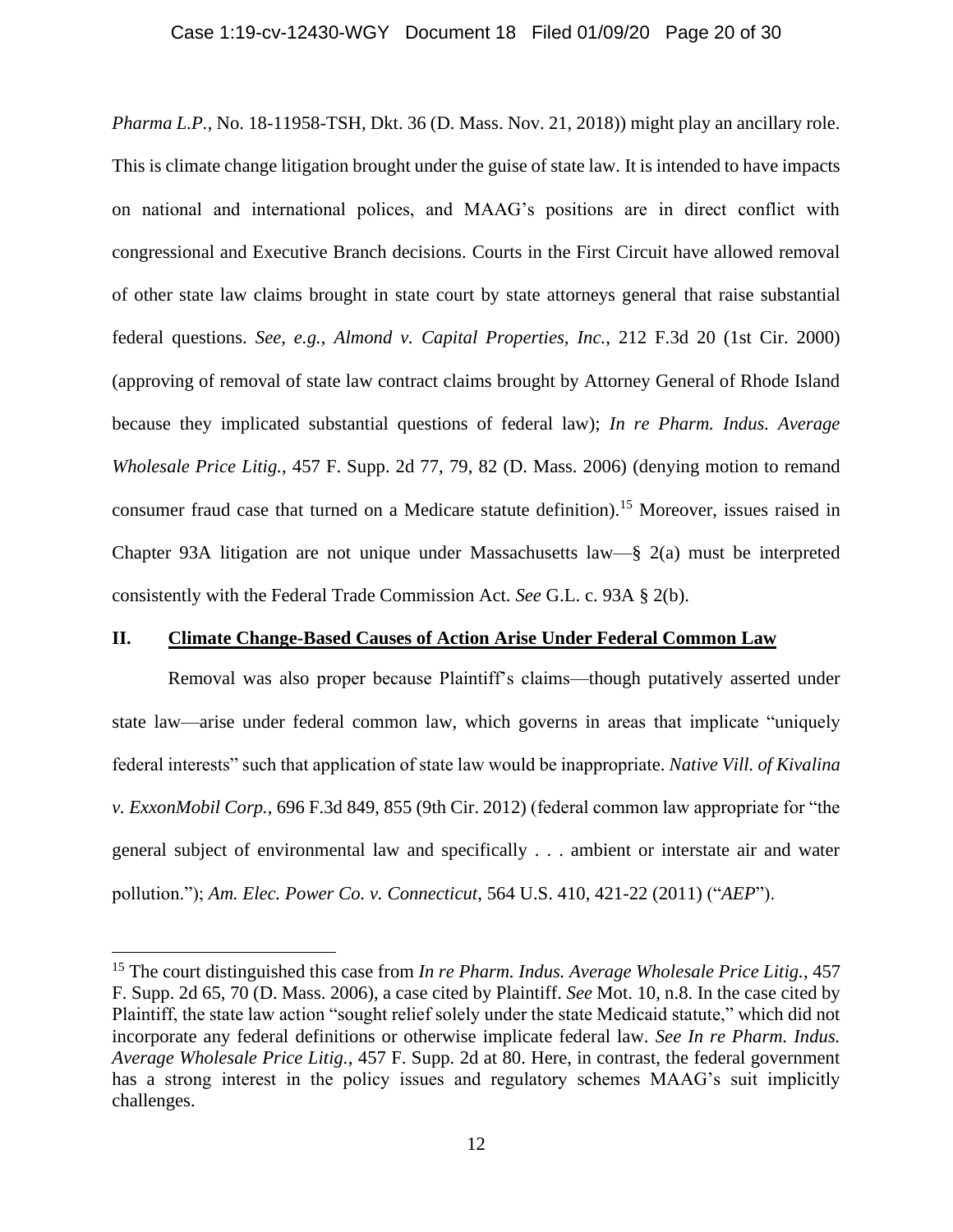#### Case 1:19-cv-12430-WGY Document 18 Filed 01/09/20 Page 21 of 30

*Federal common law, not state consumer protection law, provides the appropriate rule of decision here.* Irrespective of labeling, claims "'arise under' federal law if the dispositive issues stated in the complaint require the application of federal common law."<sup>16</sup> *Illinois v. City of Milwaukee*, 406 U.S. 91, 100 (1972) ("*Milwaukee I*"); *United States v. Standard Oil Co.*, 332 U.S. 301, 307 (1947) (federal common law, not state law, governs claims involving "matters essentially of federal character"). Federal common law must be applied to claims that involve "an overriding federal interest in the need for a uniform rule of decision," regardless of whether a state statute purports to address the relevant claim. *Milwaukee I*, 406 U.S. at 105 n.6 (nuisance claims alleging pollution from multiple states call "for applying federal law").<sup>17</sup>

Cases like this one that seek relief for the interstate impacts of global greenhouse gas emissions are governed by federal common law, not state law. *Cf. AEP*, 564 U.S. at 418-19 (plaintiffs "alleged that public lands, infrastructure, and health were at risk from climate change" and sought to hold the defendants liable); *Kivalina*, 696 F.3d at 853-54 (plaintiffs sought to redress impacts allegedly resulting from the defendant energy companies' "emissions of large quantities of greenhouse gases").<sup>18</sup> This is precisely why both Judge Alsup in the Northern District of California and Judge Keenan in the Southern District of New York recently determined that climate change-related claims against ExxonMobil arose under federal common law. *City of New* 

<sup>&</sup>lt;sup>16</sup> Plaintiff argues that Chapter 93A provides the rule of decision here because Plaintiff has not alleged claims for "pollution abatement." Mot. 17-18.

<sup>17</sup> *See also Resolution Trust Corp. v. Gladstone*, 895 F. Supp. 356, 362-63 (D. Mass. 1995) (applying federal common law because there was "a significant interest in having a uniform standard of liability govern the conduct of directors and officers of federally chartered, federal insured, savings and loan institutions").

<sup>&</sup>lt;sup>18</sup> Plaintiff claims that ExxonMobil cannot now rely on *Kivalina* because it argued in appellate briefing in that case that federal common law did not apply. *See* Mot. 17 n.17. Regardless of what ExxonMobil argued then, the Ninth Circuit held otherwise. *See Kivalina*, 696 F.3d at 855 (citing *AEP*, 564 U.S. at 420-21).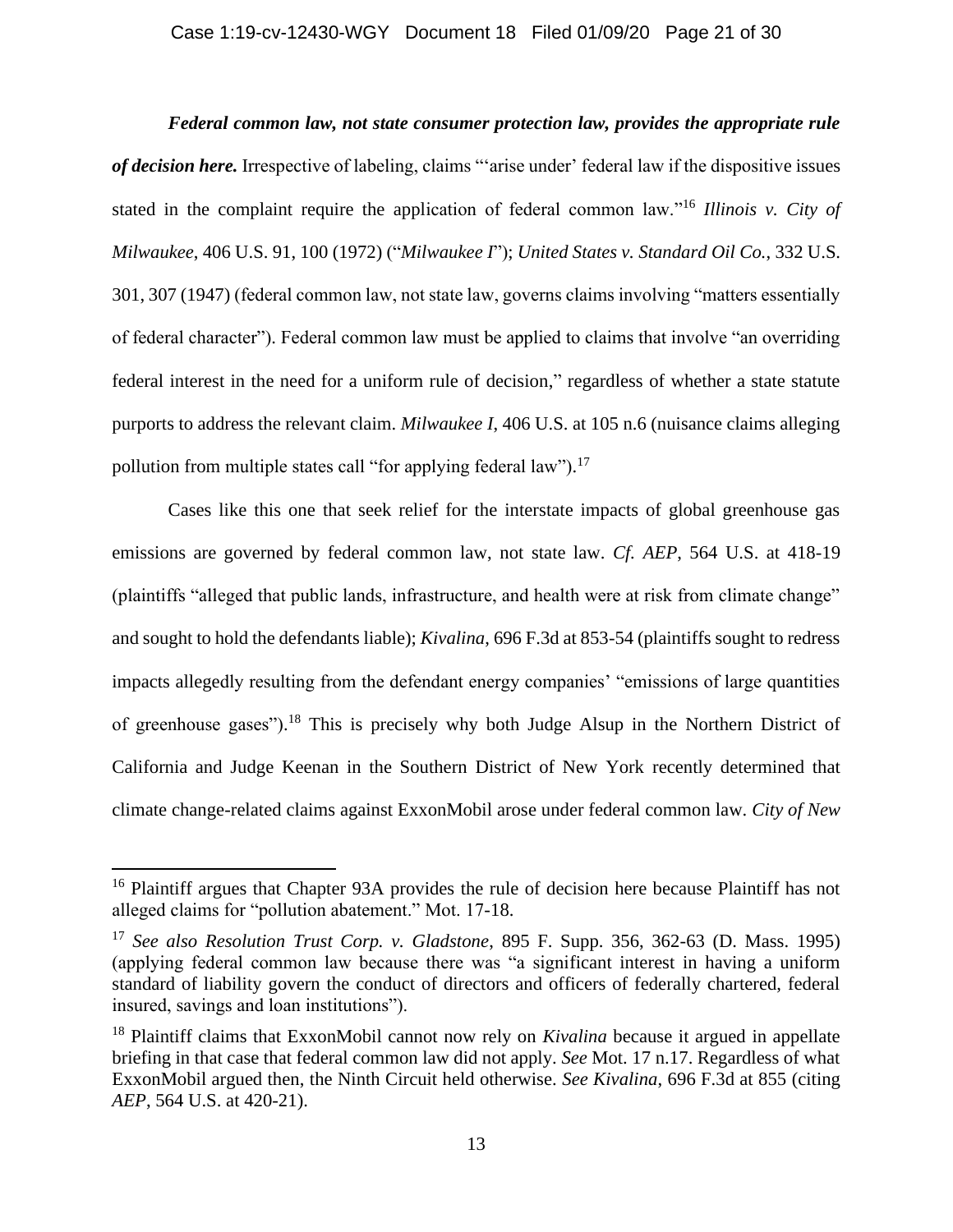#### Case 1:19-cv-12430-WGY Document 18 Filed 01/09/20 Page 22 of 30

*York*, 325 F. Supp. 3d at 472 (claims "based on the 'transboundary' emission of greenhouse gases . . . arise under federal common law and require a uniform standard of decision"); *California v. BP P.L.C.*, 2018 WL 1064293, at \*2 (N.D. Cal. Feb. 27, 2018) (Alsup, J.) (claims "which address the national and international geophysical phenomenon of global warming—are necessarily governed by federal common law").

Federal common law is particularly appropriate here because one aim of Plaintiff's suit is to address global effects caused by the production and global use of fossil fuels (rather than discrete local harms caused by the marketing of a product). The complaint's allegations repeatedly evince an intent to compel ExxonMobil to stop selling fossil fuels and mitigate the purported impacts of climate change. *See, e.g.*, Compl. ¶ 713 (complaining of ExxonMobil's "unabated, business-asusual rapid exploration, development, and production of fossil fuel reserves"); *see also* ¶ 743 (same); ¶ 767 ("[T]he world must swiftly shift away from fossil fuel energy or else face catastrophic impacts to humankind and the environment."). Indeed, the practical impact of this litigation and its request for "comprehensive injunctive relief," *see* Compl. VIII.B, would require this Court to judge whether it is appropriate and safe to produce, sell, or market fossil fuels and determine what amount of greenhouse gas emissions are reasonable. *Cf. California v. Gen. Motors Corp.*, 2007 WL 2726871, at \*8 (N.D. Cal. Sept. 17, 2007) (court could not resolve climate changebased claims without "mak[ing] an initial decision as to what is unreasonable in the context of carbon dioxide emissions"). Without greenhouse gas emissions and their purported worldwide impact, Plaintiff's causes of action would not exist. <sup>19</sup>

 $19$  Plaintiff's attempts to plead around the inevitably federal (and thus, non-viable) nature of these claims should not be rewarded. *Cf. City of Oakland*, 325 F. Supp. 3d at 1029 (dismissing climate change nuisance claims because "the problem at hand clearly deserves a solution best addressed by [the political] branches"); *City of New York*, 325 F. Supp. 3d at 476 (dismissing similar claims).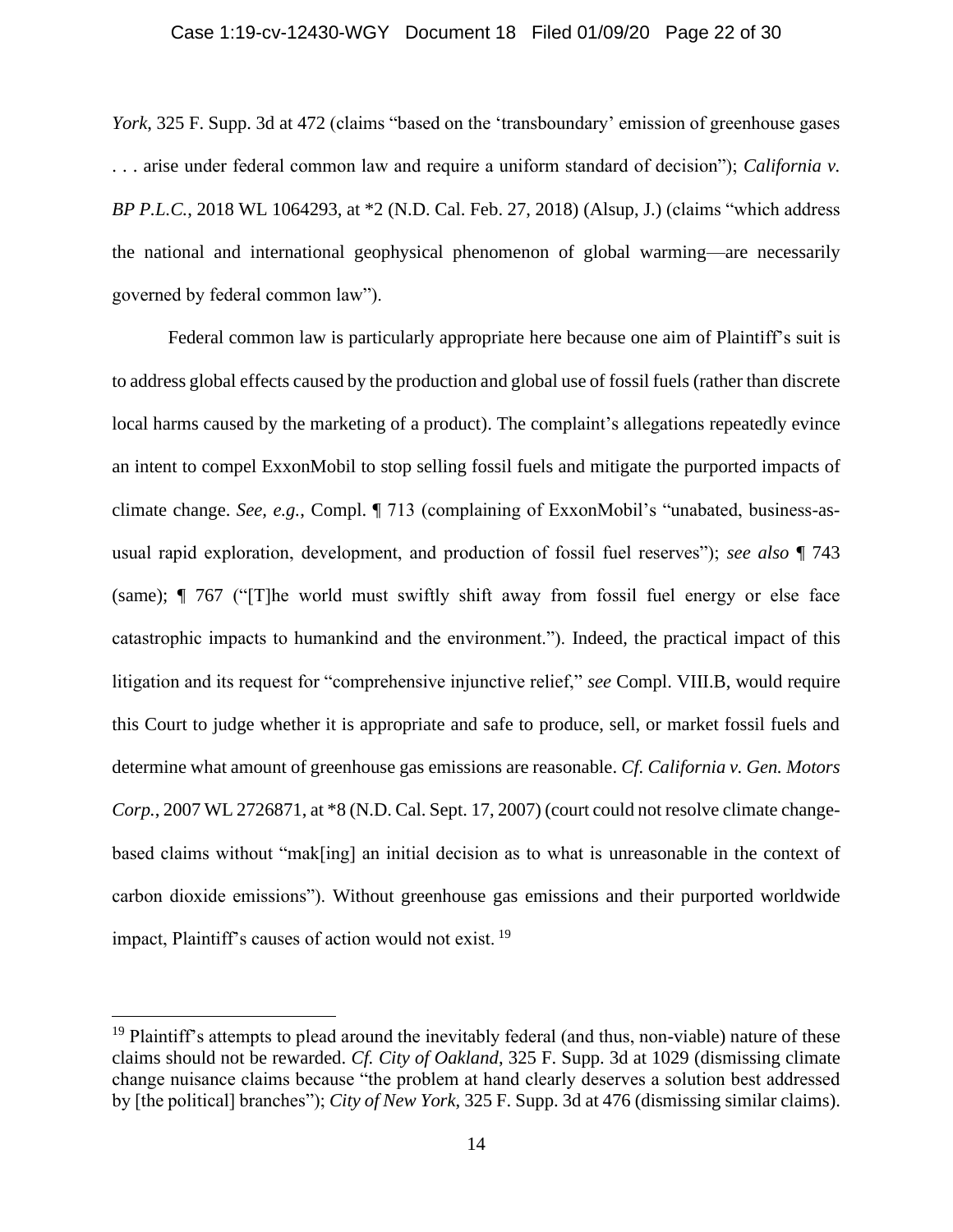#### Case 1:19-cv-12430-WGY Document 18 Filed 01/09/20 Page 23 of 30

Because Plaintiff's suit is premised on interstate pollution that causes climate change, it implicates uniquely federal interests and should be governed by federal common law. *See BP*, 2018 WL 1064293, at \*1, 3 (claims "premised on [a deceptive promotion] theory" were still governed by federal common law because a "patchwork of fifty different answers to the same fundamental global issue would be unworkable"); *Kivalina*, 696 F.3d at 855-56; *AEP*, 564 U.S. at 422 (in cases like this, "borrowing the law of a particular State would be inappropriate").

*Any potential displacement of Plaintiff's federal common law remedies does not preclude the application of federal common law.* Plaintiff criticizes ExxonMobil for citing *Kivalina* and *AEP* in support of its assertion of federal common law because ExxonMobil argued successfully in *Kivalina* that federal common law was displaced by the Clean Air Act. Mot. 16- 17. In doing so, Plaintiff improperly conflates the jurisdictional source of law question with a merits determination. The fact that federal common law may ultimately prove to be displaced by the Clean Air Act, *see Kivalina*, 696 F.3d at 856-57; *City of Milwaukee v. Illinois*, 451 U.S. 304, 332 (1981) ("*Milwaukee II*") (Congress's comprehensive overhaul of the Clean Water Act meant "no federal common-law remedy was available"), is a premature merits determination with no bearing on federal jurisdiction. More than "two centuries of jurisprudence affirm[s] the necessity of determining jurisdiction before proceeding to the merits." *Steel Co. v. Citizens for a Better Env't*, 523 U.S. 83, 98 (1998); *Lawless v. Steward Health Care Sys.*, *LLC*, 894 F.3d 9, 18 (1st Cir. 2018) (court surveying its subject-matter jurisdiction "reviews a plaintiff's complaint not to judge the merits, but to determine whether [it] has the authority to proceed") (quotations omitted).

In other words, the "proper mode of analysis" for whether a case involves a "uniquely federal question" is a "two-part approach [that] involves what may be characterized as the source question and the substance question." *United States v. Swiss American Bank, Ltd.*, 191 F.3d 30, 43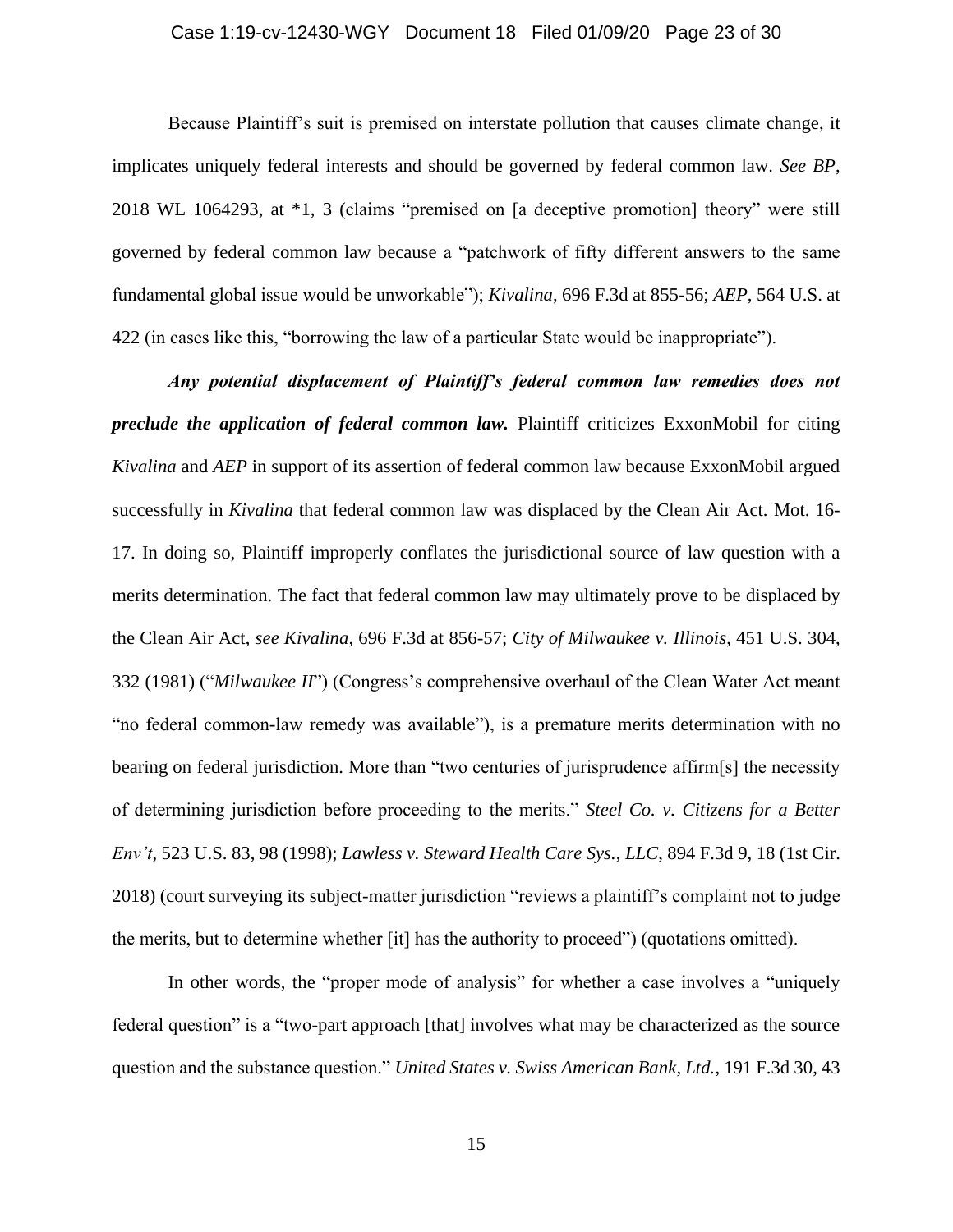#### Case 1:19-cv-12430-WGY Document 18 Filed 01/09/20 Page 24 of 30

(1st Cir. 1999) (the source question asks whether "the source of the controlling law [should] be federal or state" and the substance question asks how the substance of the rule should be defined). "As long as the source of the rule to be applied is federal," the "case is one 'arising under' federal law," and "the answer to the source question suffices, regardless of what the answer to the substance question eventually may prove to be." *Id.* at 45; <sup>20</sup> *see also Standard Oil*, 332 U.S. at 305, 316-17 (first determining federal common law applied then holding it allowed no remedy).

*Kivalina* undertook this very two-step analysis—first, addressing the "threshold question. of whether [the plaintiffs' nuisance theory was] viable under federal common law" and second, determining that dismissal was required because a federal statute displaced the plaintiffs' requested remedy. 696 F.3d at 855-58.<sup>21</sup> That federal common law ultimately may not afford Plaintiff a remedy does not impact the threshold question—whether federal common law governs the claims in the first instance. *Cf. Swiss American Bank*, 191 F.3d at 45 ("[I]mportunings about the suitability and ready availability of state law do not inform a proper resolution of the source question.").

### <span id="page-23-0"></span>**III. This Action Challenges Activities That ExxonMobil Undertook at the Direction of Federal Officers**

FORS allows removal of this action because federal officers directed ExxonMobil to engage in activities at the heart of Plaintiff's complaint. *See* 28 U.S.C. § 1442(a)(1) (allowing removal by "person acting under" federal officer).<sup>22</sup> Plaintiff does not dispute that ExxonMobil is

<sup>&</sup>lt;sup>20</sup> The *Swiss American* court also found that the concepts of "displacement" and "preemption" were not related to the source question. 191 F.3d at 44 n.6.

<sup>21</sup> *See also Gen. Motors Corp.*, 2007 WL 2726871, at \*16 (if case were justiciable first inquiry would be "whether there exists a federal common law claim for nuisance that would authorize Plaintiff's action for damages against the Defendant automakers for creating and contributing to global warming," and if "such a common law claim exists, the next step in the inquiry would be to determine whether the available statutory guidelines . . . displace the common law claim").

<sup>&</sup>lt;sup>22</sup> Removal under this statute is appropriate when, as here, "(1) [a] defendant can demonstrate it was acting under the direction of a federal officer or agency; (2) the defendant has a colorable defense under federal law; and (3) a causal connection exists between the defendant's acts or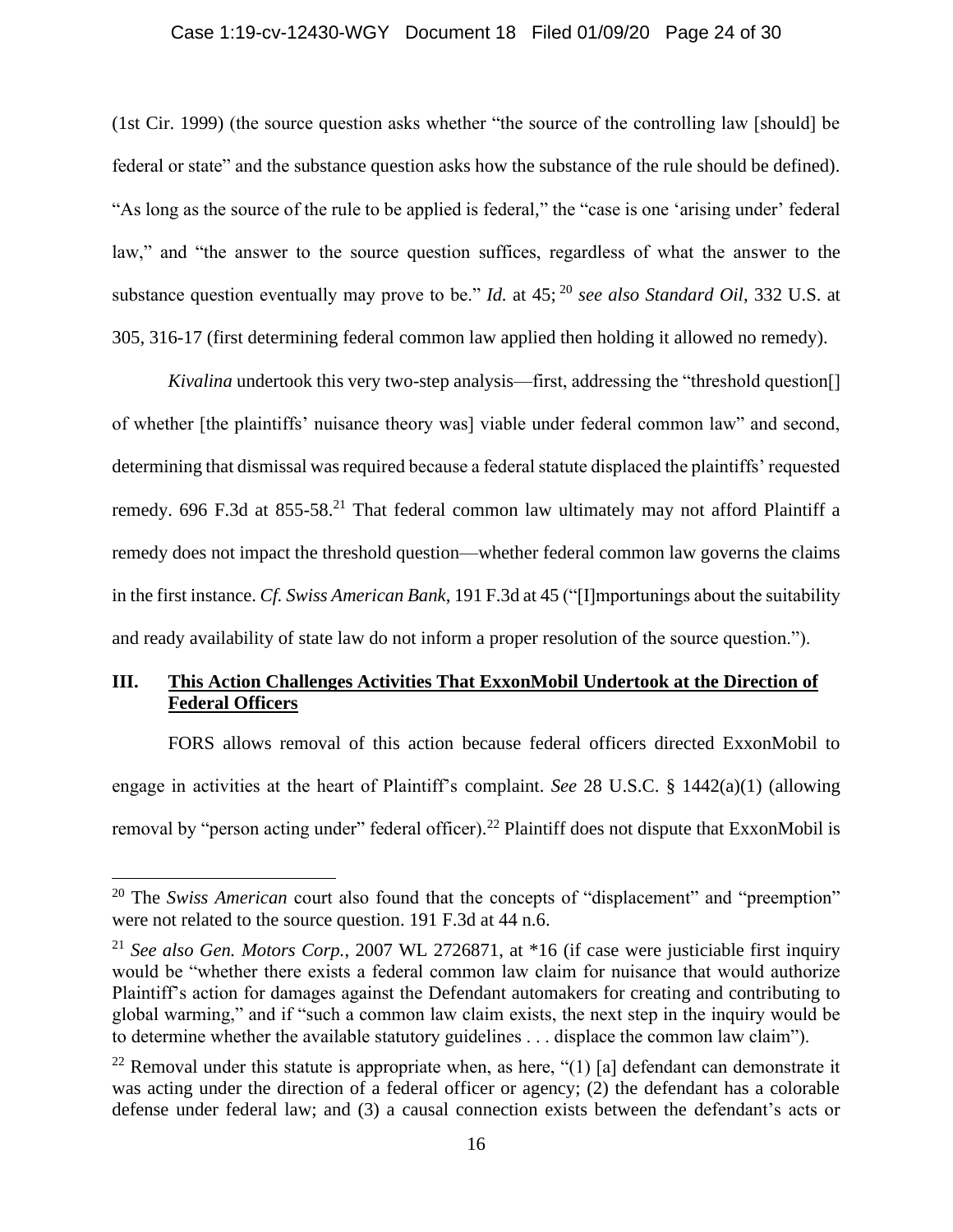#### Case 1:19-cv-12430-WGY Document 18 Filed 01/09/20 Page 25 of 30

a "person" within the meaning of the statute, that it has colorable federal defenses, or that ExxonMobil "acted under" federal officers when extracting and producing fossil fuels pursuant to federal leases. *See* NOR 14-15; *id.* Ex. 12 §§ 9-10 (requiring that ExxonMobil diligently develop, explore, and extract fossil fuels, including according to plans reviewed and approved by federal authorities); Ex. 11 § 10 (similar). Plaintiff argues, instead, that there is no nexus between this suit and activities directed by federal officers because its complaint "does not challenge Exxon's drilling activities or its development of oil and gas on federal lands" and "has nothing to do with efforts to stop or reduce Exxon's production or sale of its fossil fuel products." Mot. 18.

Plaintiff's characterization of the complaint as having "nothing to do" with stopping ExxonMobil's production or sale of its fossil fuel products is in tension with the complaint's actual language. To illustrate, Plaintiff alleges that "even if it is technically true" that ExxonMobil's fossil fuel products "improve internal combustion engine performance and/or efficiency," they could never be considered "safe and environmentally beneficial" because "the development, production, refining, and consumer use of ExxonMobil fossil fuel products" increase "greenhouse gas emissions." *See* Compl*.* ¶¶ 601-02, 645. Plaintiff's suit is thus ultimately directed at stopping or reducing the actions federal leases obliged ExxonMobil to pursue, namely the production and sale of fossil fuels. *Cf. Mesa v. California*, 489 U.S. 121, 131 (1989) (FORS removal appropriate when there is a "causal connection between what the officer has done under asserted official authority and the state prosecution") (quotations omitted).

Plaintiff's argument that the federal government had no role in the purportedly misleading marketing undertaken by ExxonMobil in Massachusetts fails for the same reason. *See* Mot. 19.

omissions and the claims asserted by the plaintiff." *O'Connell v. Foster Wheeler Energy Corp.*, 544 F. Supp. 2d 51, 53 (D. Mass. 2008).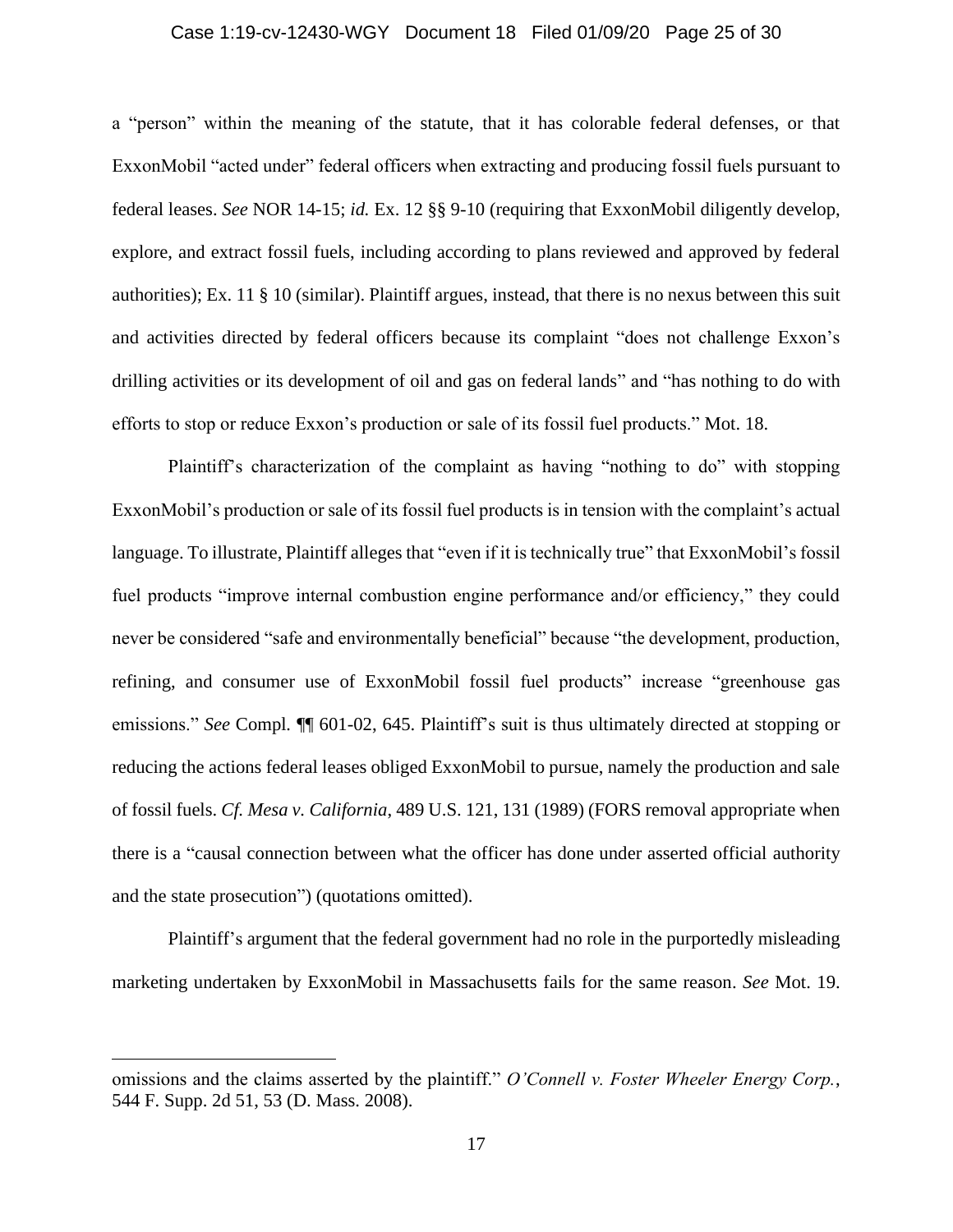#### Case 1:19-cv-12430-WGY Document 18 Filed 01/09/20 Page 26 of 30

Removal is proper in suits "for *or relating to* any act under color of [federal] office." *In re Commonwealth's Motion to Appoint Counsel*, 790 F.3d 457, 471 (3d Cir. 2015) (quotations omitted). Here, according to Plaintiff, ExxonMobil's federally-directed actions "are a major cause of global climate change" and will have "serious, life-threatening, and costly impacts on the people of the Commonwealth." *See* Compl. ¶¶ 54-69, 222-52. The First Circuit has cautioned that, because "a federal forum should be available when particular litigation implicates a cognizable federal interest," FORS "should not be read in a 'narrow' or 'limited' manner . . . nor should the policy underlying it 'be frustrated by a narrow, grudging interpretation.'" *Camacho v. Autoridad de Telefonos de Puerto Rico*, 868 F.2d 482, 487 (1st Cir. 1989) (quoting *Willingham v. Morgan*, 395 U.S. 402, 407 (1969)) (citations omitted). Because Plaintiff is seeking to reduce or eliminate the sale of fossil fuel products, the FORS causal nexus requirement is satisfied.

### <span id="page-25-0"></span>**IV. Plaintiff's Lawsuit Is Removable Under CAFA**

ExxonMobil appropriately removed this case under CAFA because (1) this action is in essence a class action on behalf of more than 100 Massachusetts consumers; (2) there is minimal diversity between ExxonMobil and the consumers for whom Plaintiff seeks relief; and (3) the amount in controversy exceeds \$5,000,000. 28 U.S.C. § 1332(d)(1), (2), (5); *see also id.* § 1453(b). Plaintiff challenges only whether this case is appropriately categorized as a "class action."

Plaintiff purports to have brought this action under Chapter 93A § 4, on behalf of Massachusetts consumers and investors and "in the public interest." *See, e.g.*, Compl. ¶¶ 1-2, 51, 791, 804, 818, 828, VII.A. It is "in substance a class action" and so is properly removable under CAFA. *See Addison Automatics, Inc. v. Hartford Cas. Ins. Co.*, 731 F.3d 740, 742 (7th Cir. 2013) (recognizing plaintiff's "artificial attempt to disguise the true nature of the suit"); *see also Addison Automatics, Inc. v. Netherlands Ins. Co.*, 2015 WL 461958, at \*3 (D. Mass. Feb. 4, 2015). This is particularly imperative in a case with national and international ramifications, as "CAFA's primary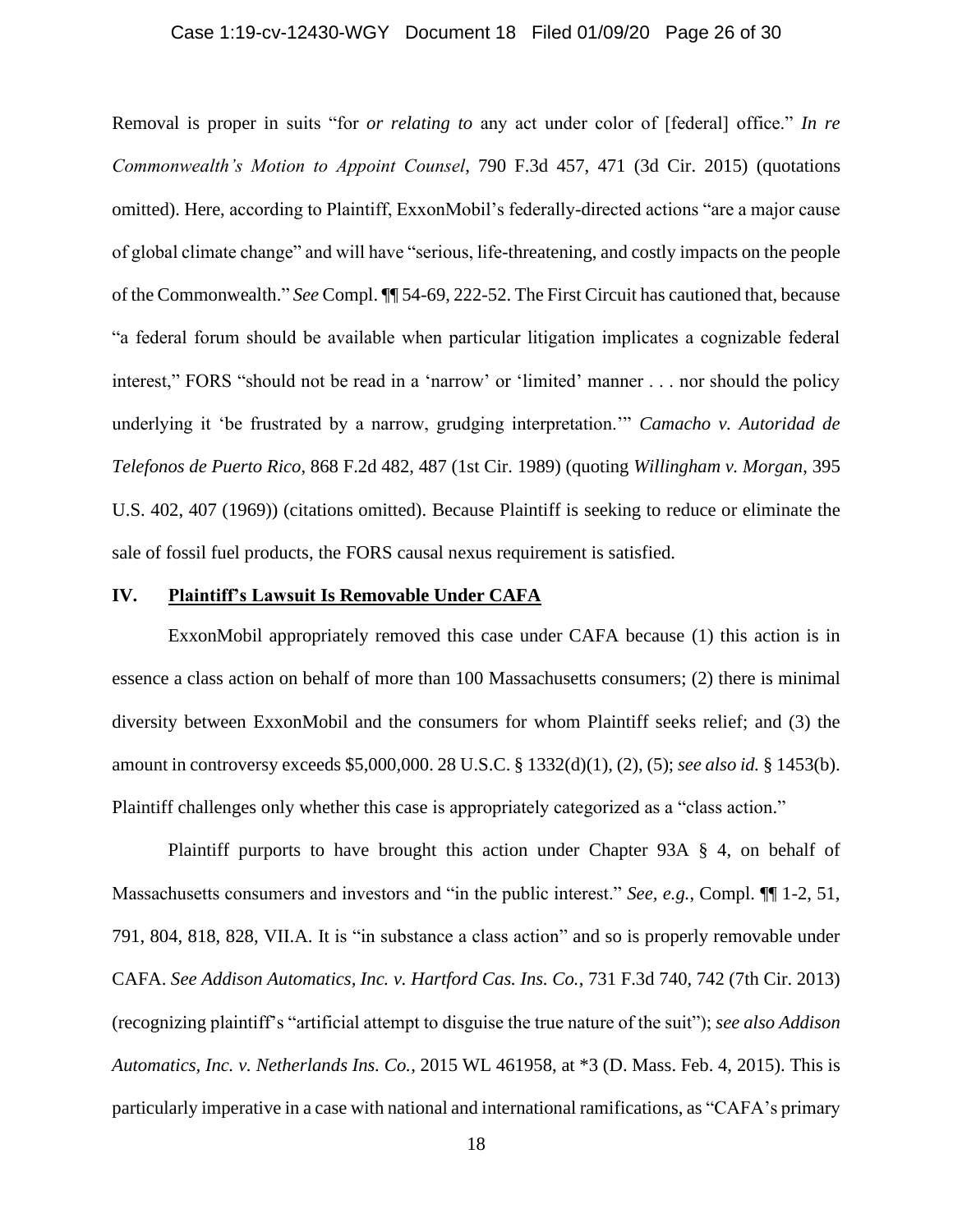#### Case 1:19-cv-12430-WGY Document 18 Filed 01/09/20 Page 27 of 30

objective is to ensur[e] Federal court consideration of interstate cases of national importance." *See Dart Cherokee Basin Operating Co. v. Owens*, 574 U.S. 81, 89 (2014).

In arguing otherwise, Plaintiff cites five non-binding Court of Appeals decisions.<sup>23</sup> The First Circuit has not addressed this question, and none of the decisions cited by Plaintiff addressed it in the context of the Massachusetts consumer protection statute at issue here. That distinction is important because CAFA defines "class action" with reference to "any civil action filed under rule 23 of the Federal Rules of Civil Procedure or *similar State statute or rule of judicial procedure*." 28 U.S.C. § 1332(d)(1)(B) (emphasis added). Massachusetts courts have described "action[s] brought by the Attorney General under [Chapter 93A] § 4" as "comparable to a class action." *See, e.g.*, *Commonwealth v. Chatham Dev. Co.*, 49 Mass. App. Ct. 525, 528-29 (2000); *see also Commonwealth v. DeCotis*, 366 Mass. 234, 246 (1974) (seeing "no logical reason for a distinction" between "an action brought by the Attorney General under [§] 4" and "a class action brought by a consumer under G.L. c. 93A, [§] 9" for purposes of fashioning relief).

Plaintiff's answer to *Chatham* is that it predates CAFA and the case did not involve federal jurisdiction. *See* Mot. 20 n.21. And Plaintiff says nothing about *DeCotis* and its comparison

<sup>23</sup> Plaintiff cites *Purdue Pharma L.P. v. Kentucky*, 704 F.3d 208, 216-17 (2d Cir. 2013); *Nevada v. Bank of Am. Corp.*, 672 F.3d 661, 667 (9th Cir. 2012); *Washington v. Chimei Innolux Corp.*, 659 F.3d 842, 847-50 (9th Cir. 2011); *West Virginia v. CVS Pharmacy, Inc.*, 646 F.3d 169, 176 (4th Cir. 2011); and *LG Display Co. v. Madigan*, 665 F.3d 768, 771-72 (7th Cir. 2011). Plaintiff cites these cases in support of its argument that "CAFA does not provide a basis for removal" of "*parens patriae* actions in the public interest," but does little to establish that this case fits that mold. *See* Mot. 19-20. Neither the Complaint nor Chapter 93A make any reference to MAAG's *parens patriae* authority. *Cf.* G.L. c. 93, §§ 9, 12 (Massachusetts Antitrust Act referring to "parens patriae" actions). Moreover, it is not clear how the First and Second Causes of Action—brought only on behalf of a discrete, identifiable group of private individuals and institutions, i.e., Massachusetts investors in ExxonMobil securities—are aimed at protecting the welfare of the Commonwealth. *Cf. W. Virginia ex rel. McGraw v. Comcast Corp.*, 705 F. Supp. 2d 441, 450 (E.D. Pa. 2010) ("no quasi-sovereign interest" over state's claims on behalf of "a discrete group of Comcast's premium subscribers").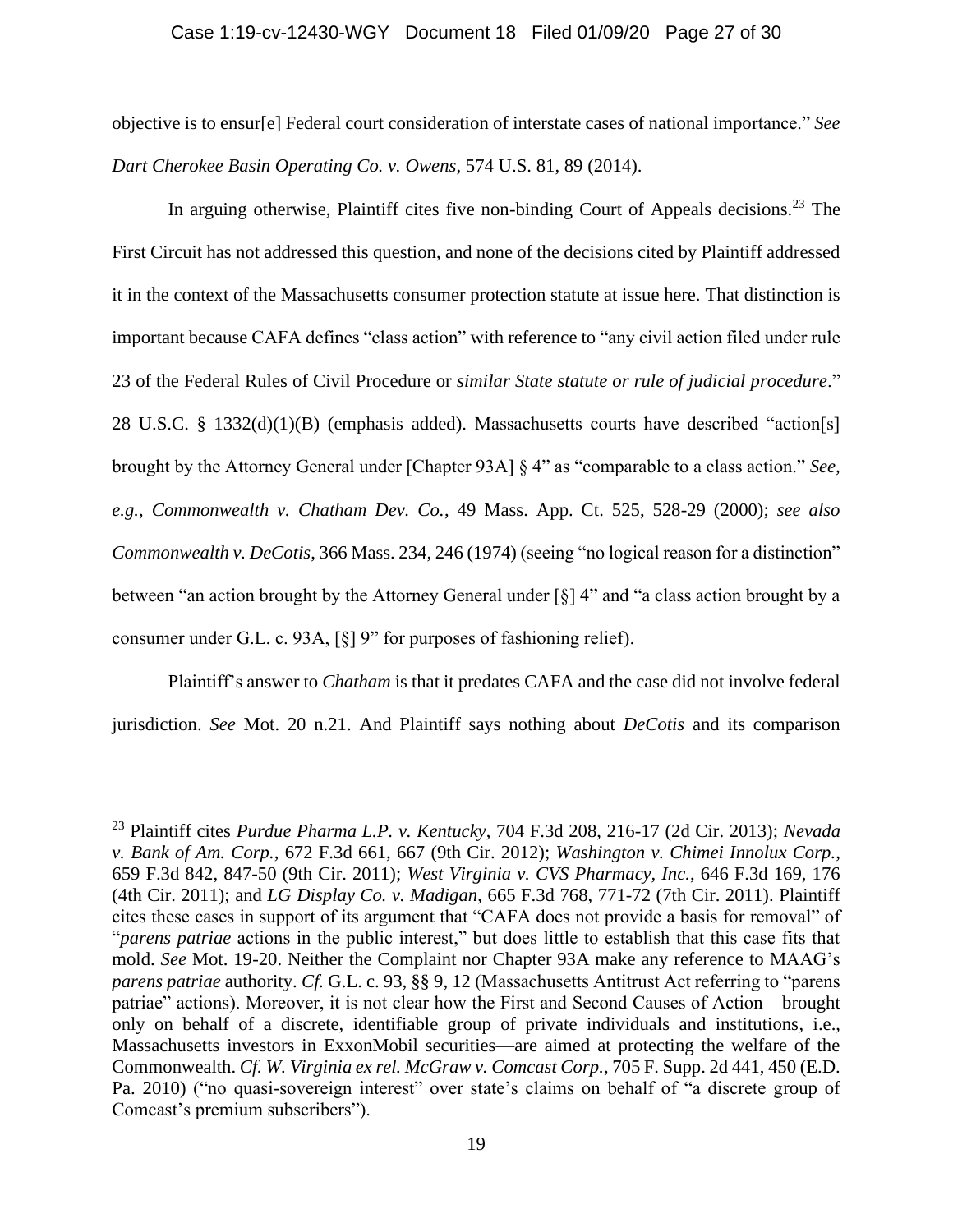#### Case 1:19-cv-12430-WGY Document 18 Filed 01/09/20 Page 28 of 30

between class actions and Chapter 93A § 4 actions brought by the Attorney General. CAFA's legislative history—also ignored by Plaintiff—states that its provisions are to be "interpreted liberally" and that "lawsuits that resemble a purported class action should be considered class actions for the purpose of applying these provisions." S. Rep. No. 109-14, at 35 (2005), *as reprinted in* 2005 U.S.C.C.A.N. 3, 34. Moreover, "Congress considered and rejected an amendment that would have exempted class actions filed by an attorney general from removal under CAFA." *In re Katrina Canal Litig. Breaches*, 524 F.3d 700, 705 (5th Cir. 2008) (citing 151 Cong. Rec. S1157-02, S 1158, 2005 WL 309648 (Feb. 9, 2005)). None of the decisions cited by Plaintiff grappled with similar facts—a consumer protection statute that has been likened to a class action by state courts—rendering those decisions inapplicable.<sup>24</sup>

### **CONCLUSION**

<span id="page-27-0"></span>For all the foregoing reasons and those set forth in ExxonMobil's Notice of Removal, Plaintiff's Motion should be denied. Federal court is the appropriate forum for uniquely federal issues of this magnitude, which should be governed by federal law. Any different result would allow a single state, through creative pleading, to reshape longstanding national and international policy decisions about the appropriate use of fossil fuels and potential impacts of climate change. This federal lawsuit should be heard by this Court.

### **REQUEST FOR ORAL ARGUMENT**

<span id="page-27-1"></span>ExxonMobil respectfully requests, pursuant to Local Rule 7.1(d), a hearing for the presentation of oral argument regarding Plaintiff's Motion.

<sup>24</sup> The same is true of Plaintiff's citation to *Mississippi ex rel. Hood v. AU Optronics Corp.*, *see*  Mot. 19 n. 18, which explicitly did not address the issue here, *see* 571 U.S. 161, 167 n. 2 (2014) (noting that the "class action" determination was not subject of appeal).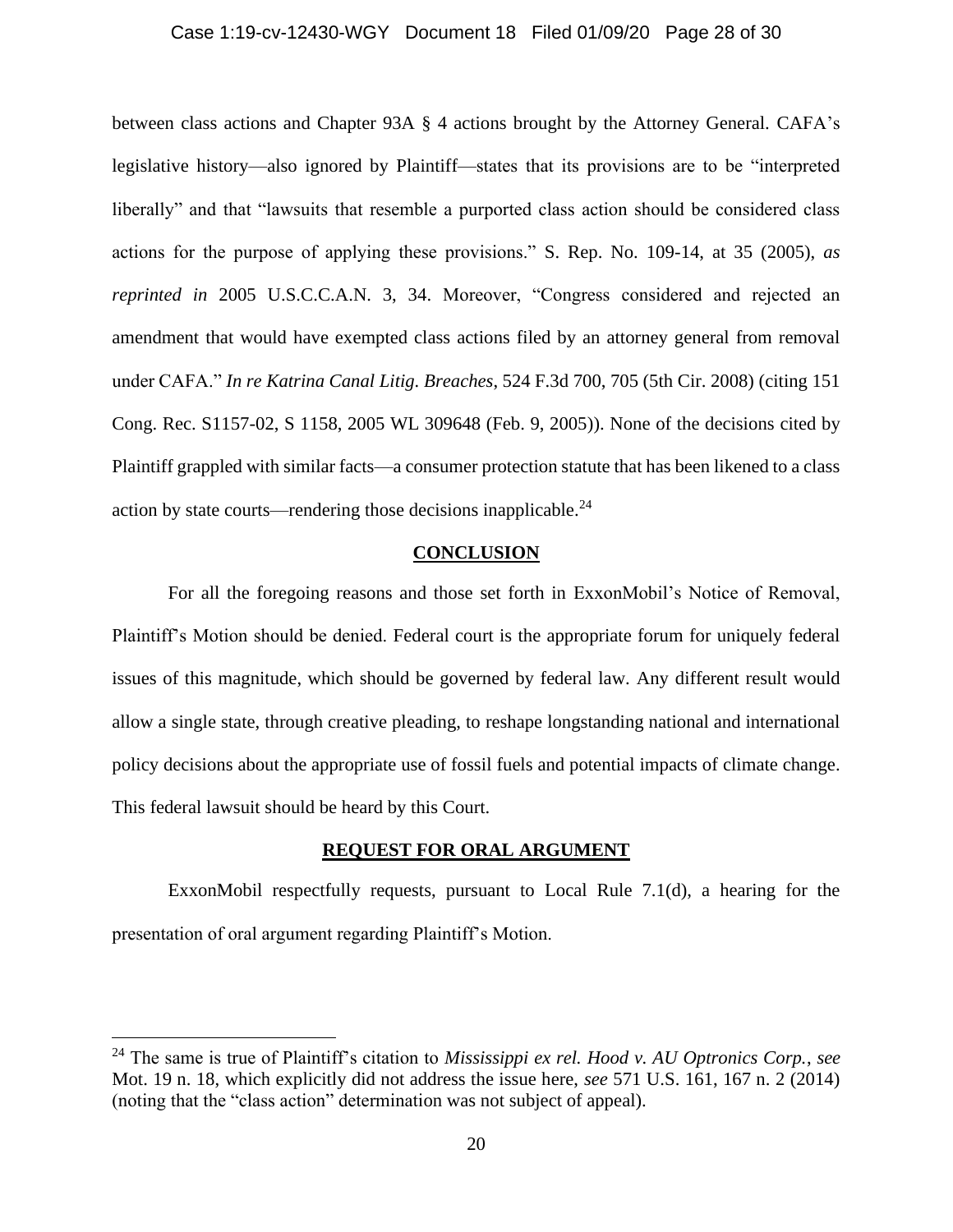DATE: January 9, 2020

Respectfully submitted,

### EXXON MOBIL CORPORATION,

By its attorneys,

PAUL, WEISS, RIFKIND, WHARTON & GARRISON, LLP

Theodore V. Wells, Jr.\* Daniel J. Toal\* 1285 Avenue of the Americas New York, NY 10019-6064 Tel: (212) 373-3000 Fax: (212) 757-3990

\*Admitted *pro hac vice*

PIERCE BAINBRIDGE BECK PRICE & HECHT LLP

By: */s/* Thomas C. Frongillo Thomas C. Frongillo (BBO No. 180690) Christina N. Lindberg (BBO No. 690443) tfrongillo@piercebainbridge.com clindberg@piercebainbridge.com One Liberty Square, 13th Floor Boston, MA 02109 Tel: (617) 313-7401

### EXXON MOBIL CORPORATION

Patrick J. Conlon\* patrick.j.conlon@exxonmobil.com 22777 Springwoods Village Parkway Spring, TX 77389 Tel: (832) 624-6336